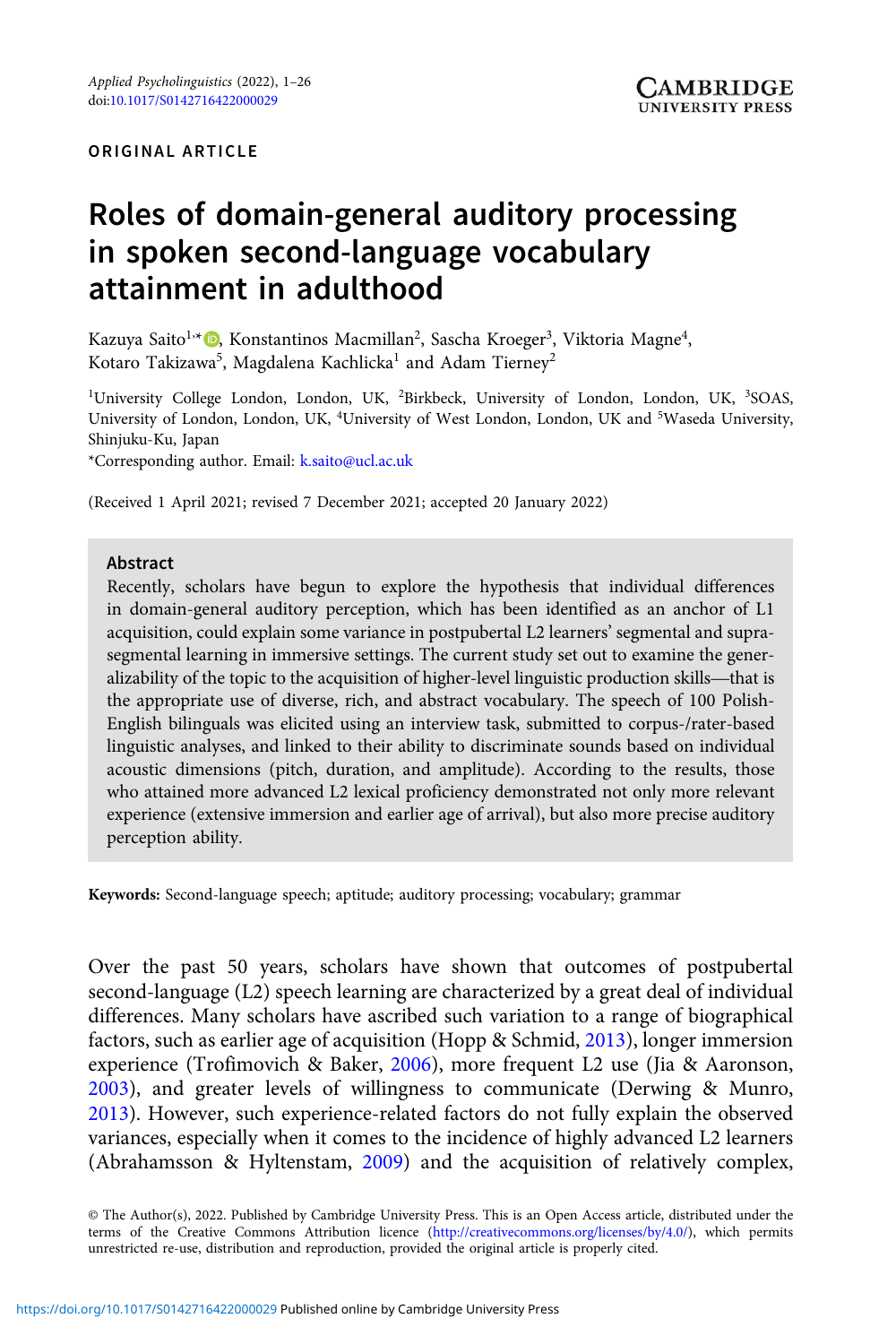non-salient, and difficult linguistic features (e.g., Li, [2016](#page-23-0)). According to the aptitudeacquisition view (Doughty, [2019](#page-21-0)), even learners with comparable biographical backgrounds who spend the same amount of time practicing a target language in the same fashion may vary greatly in their resulting levels of proficiency. This is arguably due to perceptual-cognitive individual differences (i.e., aptitude) that in turn determine the extent to which L2 learners can take advantage of every input opportunity, maximizing the long-term learning gains. Following this line of thought, a growing number of scholars have begun to demonstrate that domain-general auditory processing, which cognitive psychology literature has identified as a foundation of first-language (L1) acquisition, can explain some variances in phonological dimensions of L2 speech learning (Kachlicka et al., [2019](#page-22-0); Omote et al., [2017;](#page-23-0) for a comprehensive review, Saito et al., [2021\)](#page-24-0). In this paper, we report the results of an empirical study examining the extent to which the link between auditory precision and acquisition can be generalized to adult L2 learners' processing and acquisition of higher-order linguistic information, that is, the appropriate use of diverse, rich, and abstract vocabulary during spontaneous speech in the context of 100 Polish-English bilinguals with varied age and experience backgrounds in the UK.

## Modeling, assessing, and developing spoken L2 vocabulary proficiency

Whereas vocabulary is considered to be an integral unit of L2 learning, much of the existing work has been concerned with the assessment and development of receptive vocabulary knowledge. It has been shown: (a) that such receptive knowledge can be operationalized as vocabulary size (2–3 k frequent word families for beginner L2 speakers; 24 k frequent word families for L1 speakers; Webb & Nation, [2017](#page-24-0)); (b) that L2 speakers' vocabulary size continues to improve as a function of increased input (for a discussion on the number of encounters vs. acquisition, see Pellicer-Sánchez, [2016](#page-23-0)); (c) that many learners can achieve nativelike vocabulary size as long as they engage in a great deal of L2 immersion experience (Hellman, [2011](#page-22-0)); and (d) that vocabulary size may be strongly correlated with a wide range of global L2 skills (e.g., listening, reading, speaking, and writing; see Schmitt, [2010](#page-24-0)).

In contrast, productive L2 vocabulary has remained understudied. For example, word frequency does not serve as a reliable index of advanced L2 speakers' spoken vocabulary use as they do not necessarily use more infrequent words while speaking (Crossley et al., [2019\)](#page-21-0). For a long time, scholars have debated on how productive vocabulary knowledge can be assessed, how L2 speakers develop it, and what kinds of factors matter for its acquisition (for a review, see Koizumi, [2012\)](#page-22-0). With respect to spoken L2 vocabulary, prior studies have indicated that even highly experienced L2 speakers' productive vocabulary use is subject to a great deal of individual variation, hinting at the possibility that some form of *aptitude* may play a very critical role in determining the incidence of high-level productive L2 vocabulary attainment (e.g., Hyltenstam, [1988\)](#page-22-0).

Recently, Crossley and his colleagues have proposed, developed, and refined a computational model of L2 learners' spoken vocabulary use (Crossley et al., [2015;](#page-20-0) Kyle & Crossley, [2015\)](#page-22-0). Within this framework, the lexical dimensions of L2 speech are analyzed from two different perspectives. The first dimension (appropriateness) is defined as the ability to use a combination of words in a contextually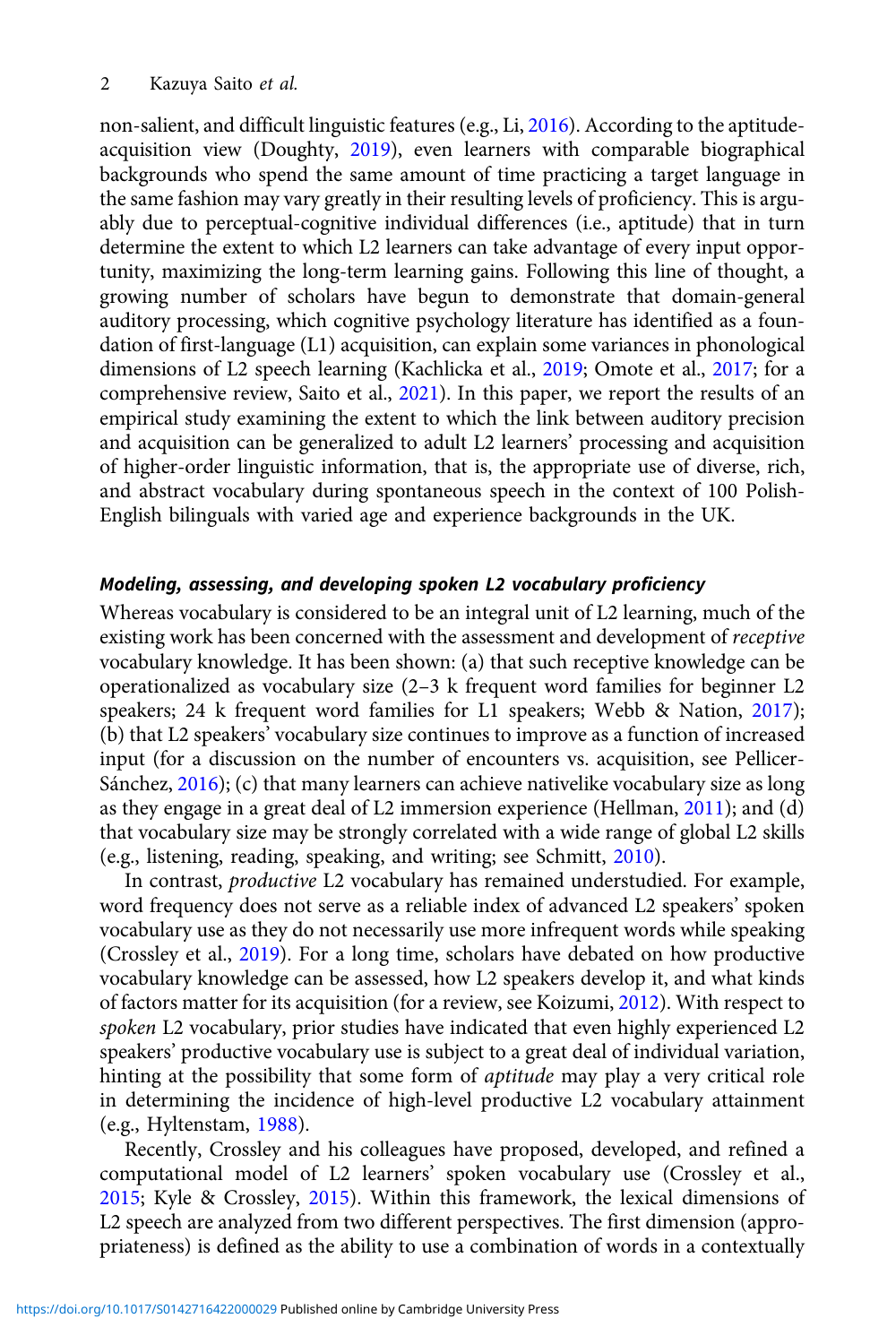appropriate and nativelike manner with the correct assignment of morphological markers. For similar accounts of appropriateness, see the semantic, collocational, and grammatical functions of word in Nation's (2001) model of L2 vocabulary knowledge. The second dimension (richness) is defined as the ability to use more infrequent, context-specific, and abstract words. This corresponds to the width and breadth and depth of word knowledge in Ellis's [\(2002\)](#page-21-0) model of lexical acquisition. Though few in number, empirical studies have examined how the appropriateness and richness aspects of L2 lexical knowledge develop among various types of L2 learners.

In terms of the initial phase of immersion (length of residence [LOR] < 1 year), much of the learning appears to benefit L2 learners' use of rich and varied vocabulary. Crossley and his colleagues longitudinally analyzed the lexical richness of six L2 learners' L2 speech development over 1 year. Participants' spoken vocabulary quickly became more abstract, using more hypernyms and less concrete words, especially within the first 4 months (Salsbury et al., [2011](#page-24-0)). As for the ultimate attainment of more experienced and advanced L2 learners' vocabulary use, the literature has been severely limited. Bartning et al. ([2012](#page-20-0)) investigated the spoken morphological accuracy of the speech of 20 experienced late native Swedish learners of L2 (LOR  $>$  5 years). The results demonstrated that the participants' accuracy performance was significantly distinguishable from inexperienced learners (LOR < 2 years) and native controls.

In the context of 100+ Japanese learners of English with varied experience profiles in naturalistic and classroom settings, Saito [\(2015](#page-23-0), [2019,](#page-23-0) [forthcoming\)](#page-23-0) examined the degree of vocabulary appropriateness (lexical, collocational, and morphological accuracy) and richness (frequency, range/context specificity, and abstractness). Experienced learners' (LOR > 6 years) spoken vocabulary use was significantly more accurate, varied, and richer than that of inexperienced learners in spontaneous speech. Interestingly, whereas few ultimately attained nativelike lexical accuracy, many experienced participants' richness performance was indistinguishable from native controls. The results indicate that the rate and ultimate attainment of spoken L2 vocabulary learning may differ in appropriateness and richness. On the one hand, many L2 learners can expand L2 vocabulary richness and reach a nativelike level within a short period of immersion  $(< 1$  year), as long as they practice and use the target language. On the other hand, whereas L2 learners' vocabulary use tends to be more accurate as a result of increased immersion, the incidence of nativelike accuracy appears to be limited to very few individuals (cf. Hyltenstam, [1988\)](#page-22-0).

In the current study, we test the hypothesis that the outcomes of spoken L2 vocabulary development can be explained not only by experience-related factors Vocabulary development can be explained not only by experience-related ractors<br>(length, quality, and timing of L2 use), but also by learners' aptitude profiles<br>(i.e., auditory processing). More specifically, we assume that (i.e., auditory processing). More specifically, we assume that the aptitude and acquisition link can be most clearly observed, especially in the relatively difficult aspects Results section for the benchmark analyses of L1 and L2 speakers' vocabulary proficiency). In this way, those with greater aptitude are expected to attain high-level L2 lexical proficiency after years of immersion as they can make the most of every practice opportunity in naturalistic settings (Doughty, [2019](#page-21-0)).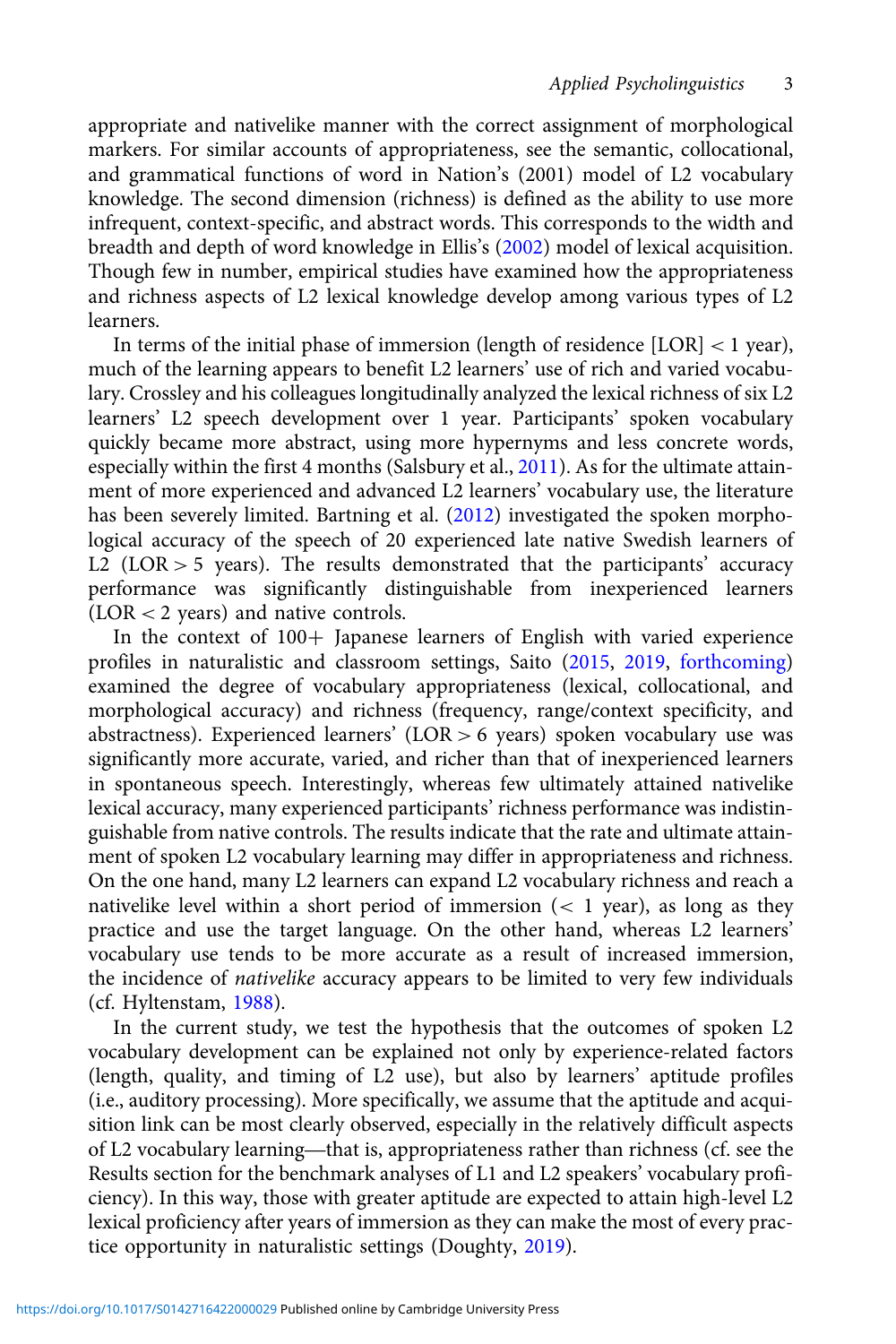## Domain-general auditory processing in L1 acquisition

In the field of cognitive psychology, one major theoretical debate concerns whether, to what degree, and how certain regions of the brain are specifically involved in human language acquisition (for an overview, see Campbell & Tyler, [2018](#page-20-0)). One influential view states that the same perceptual-cognitive faculties govern a range of general purpose learning behaviors including language learning, and an example of such a domain-general capacity that has received much attention is auditory processing. This ability is collectively referred to as a set of basic, low-level perception skills to encode, represent, and remember frequency and time dimensions of sounds (e.g., pitch, formants, duration, and amplitude). Many scholars have argued that individual differences in such auditory perception skills play a key role in the speed, development, and delay in first-language (L1) acquisition (i.e., the auditorydeficit theory; Goswami, [2015;](#page-21-0) Tallal, [2004](#page-24-0)).

Auditory processing serves as "the gateway to spoken language" (Mueller et al., [2012,](#page-23-0) p. 15953), as it anchors every stage of phonological, lexical, and morphosyntactic processing. In order to detect phonetic and phonological categories, it is necessary to encode the relative weights of multiple acoustic cues, such as formant height, shape, and length for vowels (Kuhl, [2000](#page-22-0)) and approximants (Espy-Wilson et al., [2000](#page-21-0)), pitch and voice onset time for stop consonants (Shultz et al., [2012\)](#page-24-0), and pitch height and contour for lexical tones (Chandrasekaran et al., [2010\)](#page-20-0). More robust, prompt, and automatic phonetic and phonological analyses directly relate to the activation of contextually appropriate target words (Norris & McQueen, [2008\)](#page-23-0), the detection of word and sentence boundaries (Cutler & Butterfield, [1992\)](#page-21-0), and the refinement of morphological details (Joanisse & Seidenberg, [1998](#page-22-0)).

Among typical language development, auditory sensitivity continues to grow up to the age of 8 to 9 years, followed by a gradually declining curve through older adulthood (Skoe et al., [2015\)](#page-24-0). There is ample evidence that when toddlers experience difficulties at the level of basic lower-level auditory perception, their acquisition of phonetic, phonological, lexical, and morphosyntactic knowledge is slowed down, resulting in a range of global language problems (for a research synthesis, see Hämäläinen et al., [2013](#page-22-0)). For example, global language skills, such as reading and phonological awareness, are linked to the perception of nonverbal spectral (pitch and formats) and temporal (duration and amplitude) encoding (Foxton et al., [2003;](#page-21-0) Grube et al., [2012\)](#page-21-0). Thus, there is much correlational evidence showing that dyslexic children are more likely to have auditory deficits (Casini et al., [2018;](#page-20-0) Goswami et al., [2011;](#page-21-0) Won et al., [2016](#page-25-0)). Some scholars have suggested auditory processing measures as a diagnostic tool for dyslexia (Hornickel & Kraus, [2013](#page-22-0)) and other language-related disorders (Russo et al., [2008](#page-23-0)).

As for normal-hearing children (i.e., children who have not been diagnosed with specific language impairment or dyslexia), there is ample research examining the relationship between individual differences in auditory processing and language skills (e.g., Anvari et al., [2002;](#page-20-0) Bavin et al., [2010](#page-20-0); Boets et al., [2008;](#page-20-0) Douglas & Willatt, [1994](#page-21-0); Lamb & Gregory, [1993;](#page-23-0) Talcott et al., [2000](#page-24-0); Tierney et al., [2021\)](#page-24-0). In essence, these studies have indicated (a) that children without hearing impairment nonetheless vary in auditory abilities and (b) that this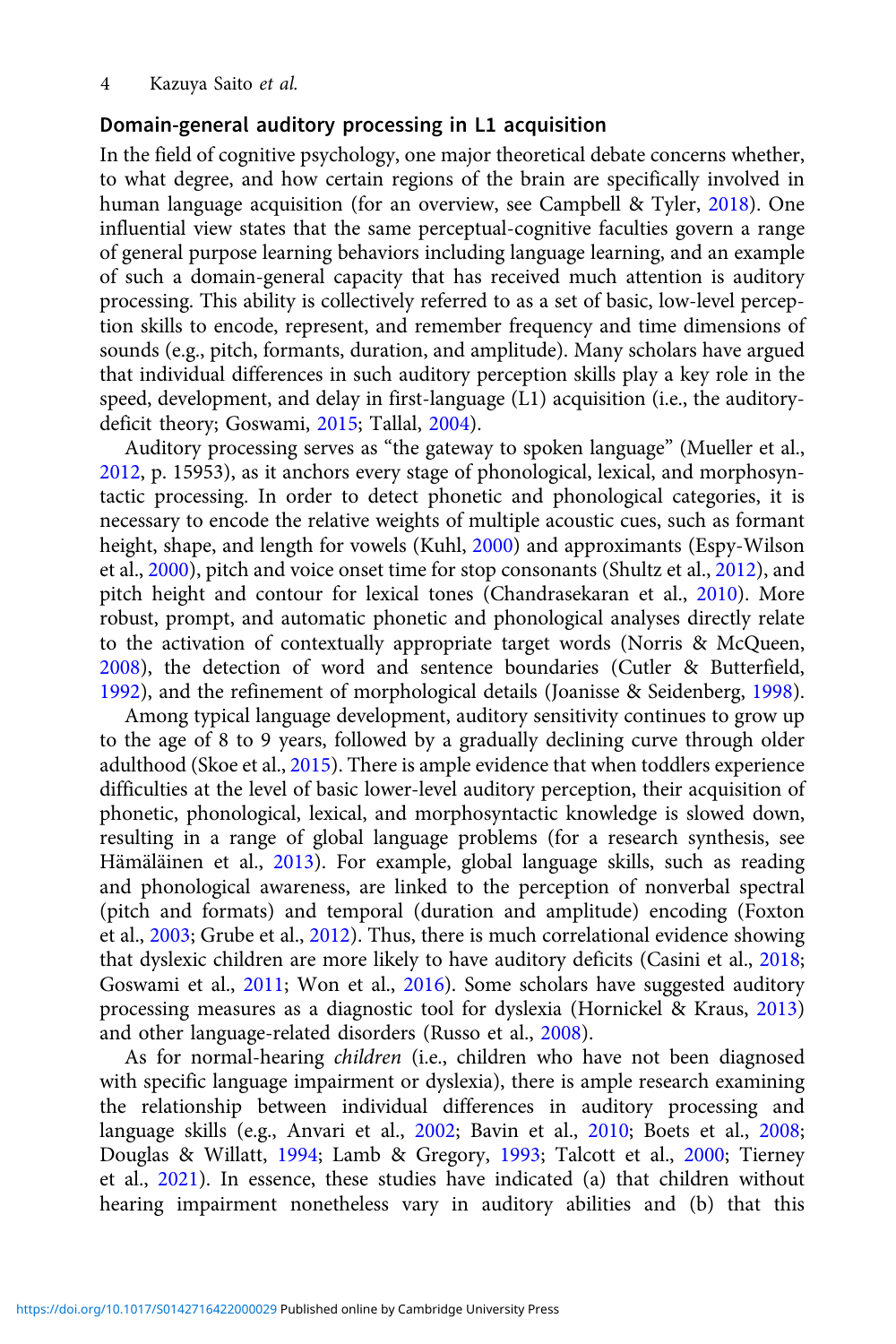variability is linked to a range of language outcomes (speech-in-noise perception, vocabulary use, literacy, and phonological awareness).

When it comes to normal-hearing *adults*, similar individual variation has been observed (e.g., Kidd et al., [2007](#page-22-0)). However, the correlations between auditory processing and speech perception abilities appear to be unclear (e.g., but see Ahissar et al., [2000;](#page-20-0) Surprenant & Watson, [2001\)](#page-24-0). One possible reason for this could be related to the various redundancies in speech perception. Every phonological contrast involves the complex integration of multiple acoustic signals. Due to the existence of multiple redundant cues, when listeners fail to perceive one, they may still accurately perceive the phoneme based on a different cue (e.g., the perception of English stops using voice onset time and/or pitch in following vowels; Toscano & McMurray, [2010](#page-24-0)). As L1 speakers regularly engage in language-based interactions during which they receive input for prolonged periods of time, accumulating a great deal of relevant speech perception experience, even those with particular auditory deficits may identify/adopt unique cue weighting strategies to optimize speech recognition (e.g., Jasmin et al., [2019](#page-22-0) for the case of amusics using duration rather than pitch cues for the normal perception of speech and music).

# Domain-general auditory processing in L2 acquisition

More recently, some scholars (e.g., Saito, et al., [2020a](#page-24-0)) have begun to argue not only that auditory processing could explain some variance in adult L2 learners' speech learning outcomes but also that it may play an even more influential role in L2 than L1 acquisition because of the quantitative and qualitative differences between L1 and L2 learning processes. In L1 acquisition, even infants with auditory perception deficits may overcome acquisition problems with extensive exposure to input for a long period of time (Rosen, [2003](#page-23-0)). Contrastingly, adult L2 learners typically have limited access to exposure to their target language, even under immersion conditions (Jia & Aaronson, [2003\)](#page-22-0). Unlike L1 learners, the lack of sufficient exposure opportunities may prevent L2 speakers from compensating for any perceptual deficit hindering their L2 comprehension development. In L2 learning contexts, any perceptual advantage or disadvantage can more strongly predict the extent to which L2 learners can benefit most from such limited input opportunities (Doughty, [2019\)](#page-21-0).

Compared to L1 acquisition, in which auditory category learning takes place on a blank state (free of prior phonetic experience), it is important to note that adult L2 learners filter a new language input through their already-established auditory representations. In particular, they have to attend to new cues when L2 phonetic and phonological categories differ from L1. For example, Japanese speakers must learn to perceive difference in the third formant to acquire English [r] and [l] (Iverson et al., [2003\)](#page-22-0), as well as to adjust and re-tune to existing analysis patterns when the cue weightings only partially overlap between L1 and L2 sounds (e.g., Chinese speakers need to deprioritize pitch and prioritize duration cues to acquire English word and sentence stress patterns; Jasmin et al., [2020\)](#page-22-0). Developing or/and adjusting perceptual strategies to rely on new sources of input may draw on the ability to precisely and explicitly encode auditory dimensions, and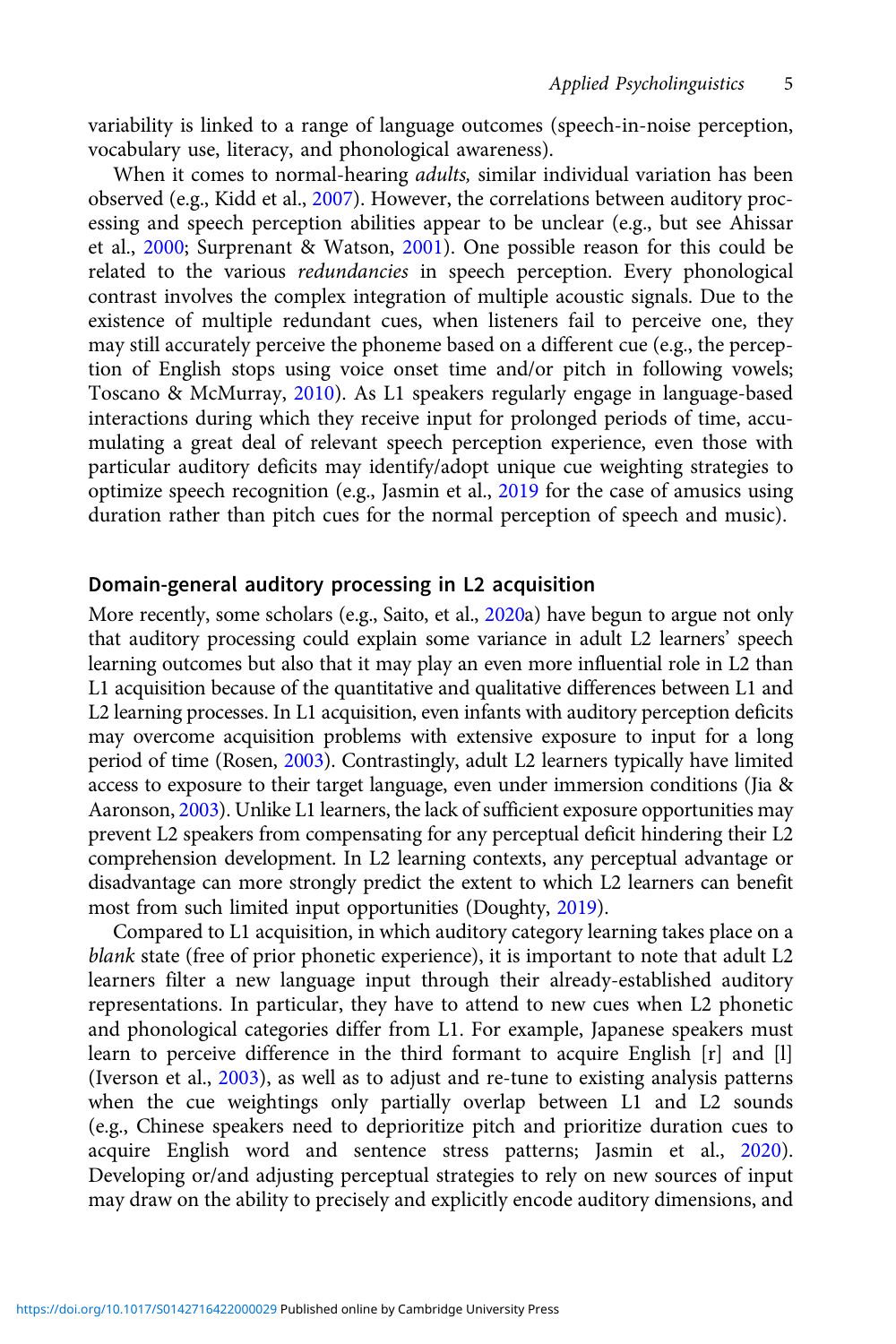so individual differences in auditory processing may demonstrate even greater predictive power for adult L2 speech learning success (Doughty, [2019\)](#page-21-0).

With regard to testing the auditory-deficit hypothesis in L2 acquisition, there is a growing body of empirical research featuring a wide range of adult L2 speakers with diverse experience backgrounds. This work has found that individuals with more precise auditory processing abilities can hear and remember unfamiliar sounds and words more quickly when they are exposed to them (e.g., Kempe et al., [2015;](#page-22-0) Wong & Perrachione, [2007](#page-25-0)). In addition, individuals who demonstrate greater sensitivity to key acoustic information in a gradient manner (perceiving fine differences within sound categories) are more capable of integrating multiple cues to a single percept (e.g., Kim et al., [2020](#page-22-0) for the weighting of vowel quality and quantity in the perception of synthesize vowel contrasts; Kong & Edwards, [2016](#page-22-0) for the weighting of voice onset time and pitch in the perception of synthesized stop voicing contrasts; Chandrasekaran et al., [2010](#page-20-0) for the weighting of pitch direction and height in English speakers' perception of Mandarin lexical tones).

When it comes to naturalistic L2 speech learning, it is individual variation in auditory processing that determines learning success even after the length and quality of experience is controlled for (Omote et al., [2017](#page-23-0) for segmental and supra-segmental perception; Saito et al., [2020](#page-24-0)a for segmental and suprasegmental production). Interestingly, the relationship between auditory processing and acquisition tends to be stronger when L2 learners have engaged in a sufficient amount of immersion experience (e.g.,  $> 1$  year: Saito et al., [2020\)](#page-24-0), and when the analyses focus on the relatively difficult aspects of L2 speech learning (e.g., phonological accuracy rather than fluency; Saito et al., [2020a](#page-24-0)). In contrast, the predictive power of auditory processing may be smaller when learners lack opportunities to be exposed to extensive, interactive, and varied aural input (Saito et al., [2021](#page-24-0) for classroom L2 learners).

Not surprisingly, all the aforementioned studies have exclusively concerned the relationship between auditory perception and L2 phonology, since the role of auditory input processing is most directly relevant to segmental and suprasegmental acquisition. If we take the theoretical stance that auditory processing is a bottleneck for various dimensions of L2 speech acquisition, the question now becomes the extent to which auditory processing influences the acquisition of higher-level linguistic input processing is most airectly relevant to segmental and suprasegmental acquisi-<br>tion. If we take the theoretical stance that auditory processing is a bottleneck for<br>various dimensions of L2 speech acquisition, the ques varied vocabulary items. The current study is designed to address this issue.

### Motivation for current study

There are several reasons to predict the presence of a relationship between more precise auditory processing and spoken L2 vocabulary development. Although the context of the topic is exclusively limited to English, there is some discussion to support the hypothesis that auditory processing drives the lexical, morphosyntactic, and global aspects of L2 learning.

At the lexical level, the detection of L2 lexical and sentence stress patterns is claimed to be fundamental to segmenting and making input available for word analyses (Field, [2005](#page-21-0)). Given that these linguistic phenomena are marked by changes in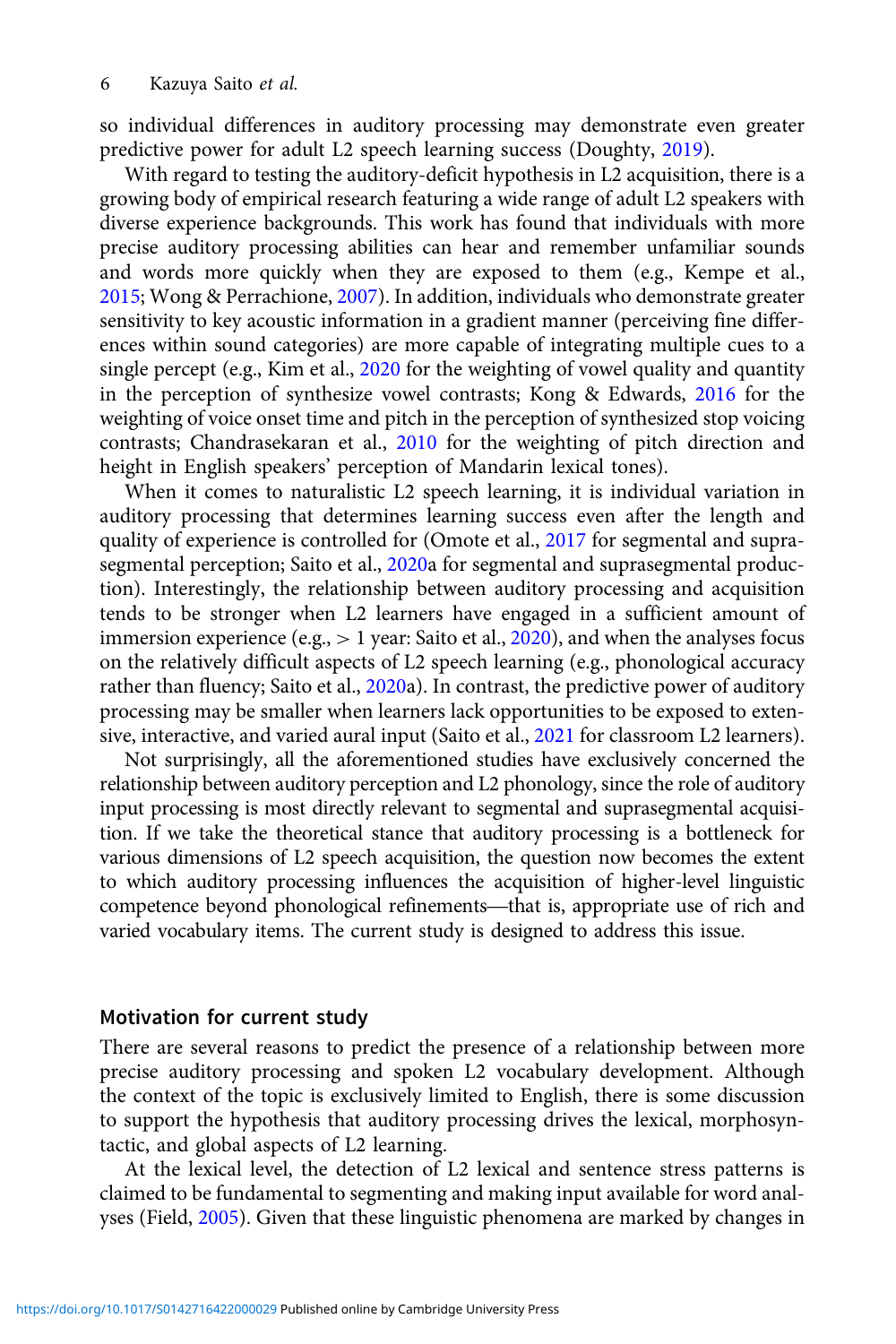pitch, duration, and amplitude, it is reasonable to assume that individuals with greater sensitivity to the relevant acoustic dimensions can better encode, notice, and internalize novel or L2 prosodic patterns relative to L1 counterparts (Chandrasekaran et al., [2010\)](#page-20-0). Relatedly, speech corpus research has shown that more frequent collocations are characterized by shorter word duration (Gregory et al., [1999\)](#page-21-0) and that more frequent, predictable, or/and redundant words have shorter durations as well as reduced pitch and amplitude range (see also Bybee & Scheibman, 1996 for the relationship between collocational strength and vowel reduction; Shattuck-Hufnagel & Turk, [1996\)](#page-24-0). Thus, we hypothesize that robust prosodic processing may help L2 learners infer from every instance of input not only which parts of speech could be chunked together but also whether they serve as frequent collocational units.

At the morphosyntactic level, it has been shown that the linguistic features with which L2 learners have the most difficulty tend to have fewer phonemes, and low syllabicity and sonority (e.g., Goldschneider & DeKeyser, [2001\)](#page-21-0). According to the prosodic account of L2 grammar (Goad & White, [2019\)](#page-21-0), the accurate encoding of prosodic cues is believed to be a necessary condition for the acquisition of complex morphology (e.g., inflection), syntax (e.g., word order), and semantics (e.g., articles). Thus, we hypothesize that individual differences in pitch, duration, and amplitude rise time may determine the extent to which learners can extract L2 morphosyntactic information from aural input and that those with more precise prosodic processing can demonstrate more advanced L2 morphosyntactic proficiency (e.g., Kachlicka et al., [2019;](#page-22-0) Saito et al., [2020](#page-24-0)a).

At the global level, whereas L2 vocabulary knowledge is instrumental to global reading and listening skills, it has been shown that those who have attained highly advanced L2 listening and reading proficiency are likely to have greater working memory, attentional control, and phonological awareness (Vafaee & Suzuki, [2020](#page-24-0); Wallace, [2020\)](#page-24-0). Importantly, scholars have also demonstrated that auditory processing and cognitive abilities are interwoven with each other (Ahissar et al., [2006](#page-20-0); Grube et al., [2012](#page-21-0); Snowling et al., [2018\)](#page-24-0). As such, auditory processing and memory abilities can simultaneously help learners hold aural information for a longer period of time, thereby making it available for more robust acoustic analyses (Zhang et al., [2016](#page-25-0)).

Given that auditory processing is an important determinant of phonological aspects of L2 speech learning (e.g., Omote et al., [2017\)](#page-23-0), and that the mechanisms underlying the individual differences in L2 lexical production development and attainment have remained open to investigation (Saito, [2015,](#page-23-0) [2020\)](#page-23-0), the current study explored the relationship between a total of 100 late Polish-English bilinguals' profiles of auditory processing (pitch, duration, and amplitude rise time), biographical backgrounds (length of immersion, musical training, and age of arrival [AOA]), and spoken vocabulary proficiency (appropriateness and richness). The following research question, followed by predictions, was formulated:

• Whether to what degree and how does auditory processing relate to postpubertal L2 learners' spoken vocabulary proficiency when biographical factors are controlled for?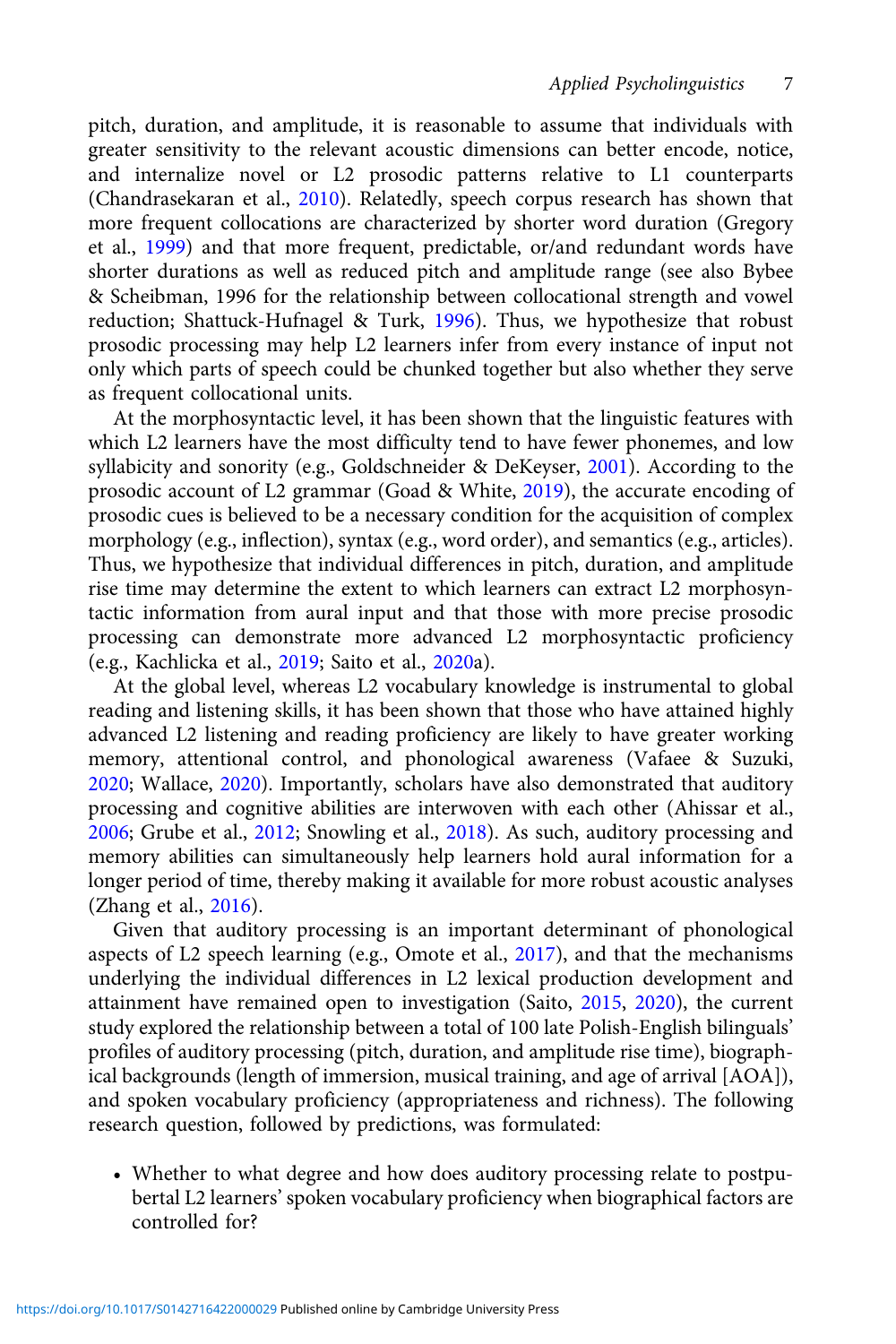#### 8 Kazuya Saito et al.

|                                |            |      |         | Range |  |  |
|--------------------------------|------------|------|---------|-------|--|--|
|                                | M          | SD   | Min     | Max   |  |  |
| Chronological age              | 30.2 years |      | 1 Q<br> |       |  |  |
| Age of arrival                 | 22.4 years | 3.6  |         |       |  |  |
| Length of residence            | 7.3 years  | 51   |         | ١q    |  |  |
| Age of EFL education           | 9.9 years  | 3.4  |         |       |  |  |
| Length of EFL education        | 9.5 years  | २ ५  |         |       |  |  |
| Current L2 use @ work          | 80.1%      | つろ ヒ |         |       |  |  |
| Current L2 use @ home          | 56.3%      | 37.5 |         |       |  |  |
| Current L2 use $\omega$ social | 62.5%      |      |         |       |  |  |

Table 1. Biographical backgrounds of 100 participants

According to the cross-sectional and longitudinal investigations, much vocabulary learning can be observed in richness (e.g., Salsbury et al., [2011](#page-24-0)), and an extensive period of regular and frequent L2 use may be needed to make a perceptible change in appropriateness (e.g., Saito,  $2019$  for  $10+$  years of immersion). As stated in the aptitude-acquisition hypothesis (Doughty, [2019](#page-21-0)), it is in such relatively difficult aspects (i.e., appropriateness rather than richness) where aptitude (including auditory processing) may play a key role in determining the extent to which certain L2 learners can attain advanced L2 lexicogrammatical proficiency (rich and accurate). In particular, more precise auditory processing (pitch, duration, and amplitude in particular) may help L2 learners: (a) segment aural input into words with the accurate use of lexical stress; (b) detect, internalize, and use more frequent, strongly combined collocational chunks in a contextually appropriate manner; and (c) access perceptually non-salient morphological markers (fewer phonemes, low syllabicity, and sonority; e.g., Goldschneider & DeKeyser, [2001](#page-21-0) for regular past tense).

## Method

## **Participants**

The participants were 100 Polish residents in the UK whose pronunciation performance was assessed in the precursor project. The length of immersion varied widely from 0.1 to 19 years. The data collection (speech and auditory processing tests) was conducted with a researcher at a university in London. While the frequency of daily L2 use varied across different contexts (work, home, and family), according to individual interviews, the participants reported that their main language of communication, at work and/or at home, was L2 English. After experiencing 6–15 years of English-as-a-Foreign-Language education in Poland, the participants arrived in the UK after puberty (AOA > 17 years). None reported any hearing nor reading problems. All the biographical information is detailed in Table 1.

In the precursor research (Saito et al., [2020](#page-24-0)a), the differential effects of age, experience, and auditory processing on the participants' phonological accuracy and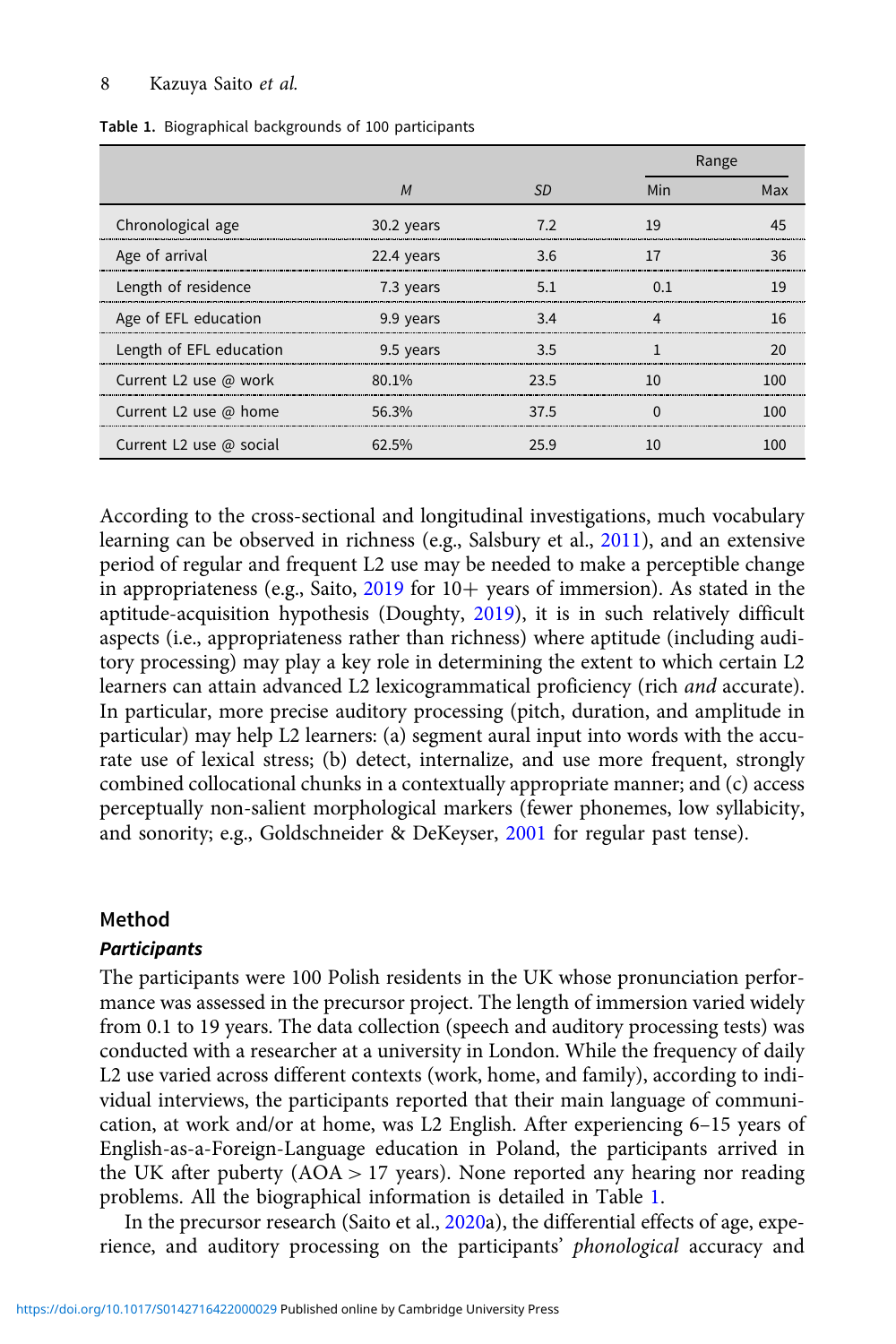fluency were measured. The analyses and findings were based on short speech samples (30 s per participant) elicited using a semi-structured speaking task (i.e., picture description), which would fall short of the length threshold for spoken lexicogrammar analyses. With a view of conducting robust analyses of spoken lexicogrammar, scholars have suggested  $100+$  words as a minimum length requirement (Koizumi & In'nami, [2012\)](#page-22-0). To elicit sufficiently long spontaneous speech samples, and to capture appropriate use of vocabulary and grammar, longer speech samples from the same participants were elicited using a different task, that is, oral interview.

#### Speaking task

Free speech tasks, such as the oral interview task in this study, have been widely used in L2 vocabulary research (e.g., Crossley et al., [2015](#page-20-0)) and high-stakes speakingability tests (e.g., IELTS). First, participants were asked to talk about the following topic (i.e., What was the hardest and toughest challenge in your life?). After 1 min of planning time, they spoke for roughly 2 min. Finally, the researcher asked a few follow-up questions in response to the content of their speech (for the materials used in the study, see Supporting Information-A). Compared to the highly structured task used in the precursor project, wherein participants focused on describing already provided information (picture narratives), the format of the interview task could be considered less structured, encouraging participants to produce longer and more complex speech while talking about more informal, familiar, and personal topics with freedom (see Skehan, [1998](#page-24-0)).

To control for the effects of phonological quality on L2 analyses, all the recordings were transcribed and cleaned by removing filled pauses (e.g., "ah, eh, um") and fixing obvious mispronunciation problems (e.g., life, pronounced as rife, would still be spelled as life). The duration of the transcripts widely varied  $(M = 503.1$  words,  $Range = 106 - 1264$  words). Four researchers initially transcribed the same five speech samples (out of the entire dataset, 100 speech samples) to compare their agreement. While their transcripts largely agreed with each other, they discussed any discrepancies and agreed on some transcription conventions (see Supporting Information-B). Afterward, the remaining 95 samples were divided between the 4 researchers, each of whom individually transcribed 20–25 samples. Whenever they encountered ambiguous situations, they consulted with each other to ensure that they had consistently followed the agreed conventions.

#### Analyses of appropriateness

To capture the multifaceted nature of appropriateness, three different approaches were adopted:

#### Holistic appropriateness

To account for the potentially different degrees of error gravity on global comprehension and communicative adequacy, scholars have emphasized the importance of expert raters' holistic judgments (Foster & Wigglesworth, [2016\)](#page-21-0). Following the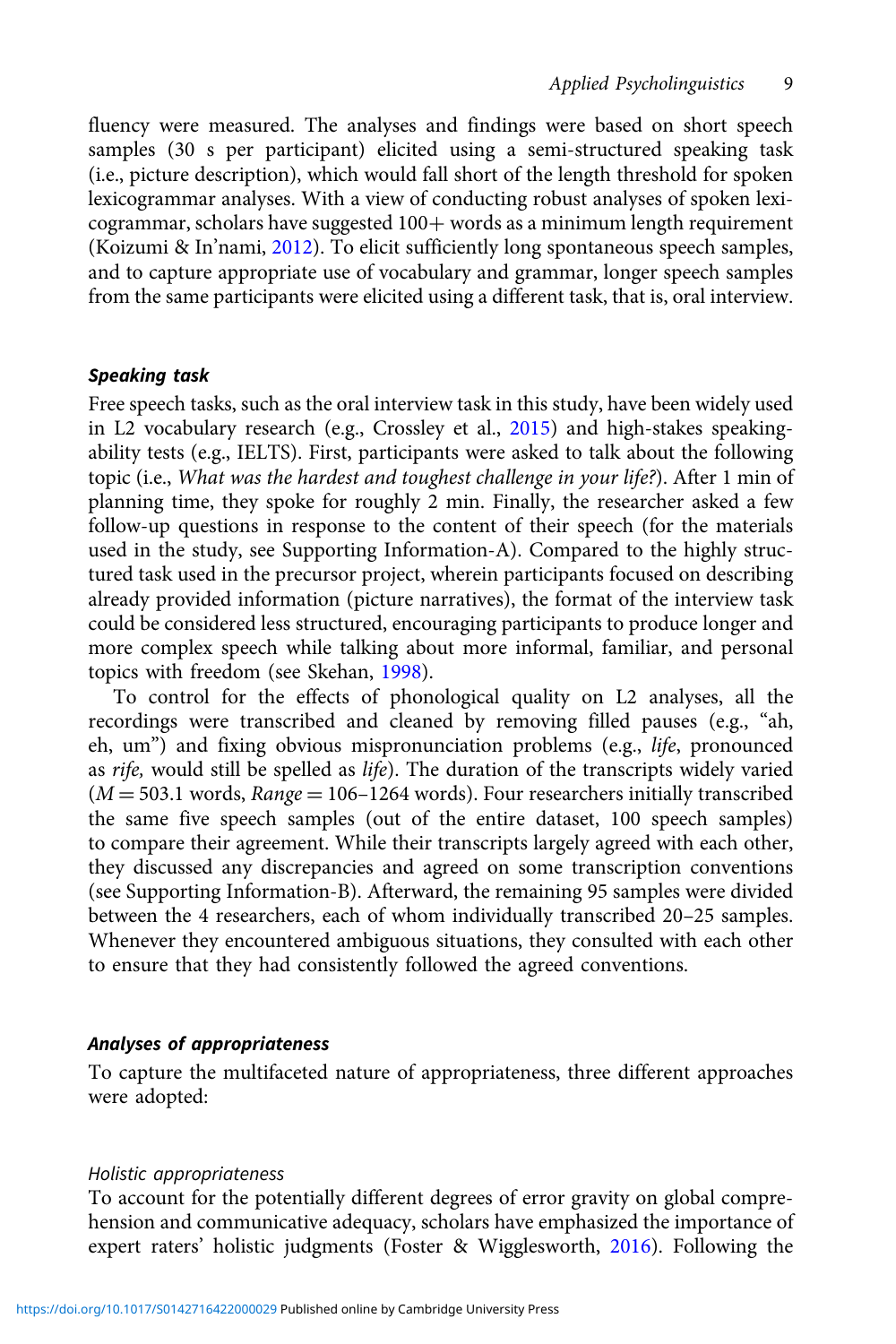training procedure in Saito [\(2019\)](#page-23-0), a total of five linguistically trained raters were recruited to assess semantic and morphosyntactic dimensions of appropriateness.

Raters. The raters included three native speakers of English (two from the UK and one from the USA) and two near-native speakers of English (one from Estonia and one from Germany). All of them received several years of linguistics training at universities in London and had a significant amount of experience in L2 speech analyses as they regularly participated in empirical research projects of this kind. They reported high levels of familiarity with vocabulary use in British English and foreign accented English in the UK. As reported below, all the raters demonstrated relatively high inter-rater agreement (see below).

Procedure. The rating sessions took place individually under the supervision of a researcher. The raters first received definitions for the two different areas of appropriateness: (a) semantic and (b) morphosyntactic. For training scripts and onscreen labels, see Supporting Information-C. During the assessment, the samples were displayed on a computer screen in a randomized order using MATLAB software. For each token, the degree of appropriateness was assessed using a moving slider. If the slider was placed at the leftmost end of the continuum, labeled with a frowning face (indicating "non-targetlike"), the rating was recorded as 0. If the slider was placed at the rightmost end of the continuum, labeled with a smiley face (indicating "targetlike"), the rating was recorded as 1000. The scoring method was explicitly explained to the raters. None of them asked any questions. To avoid any confusion (as reported in some L2 assessment research using a numbered scale; (Isaacs & Thomson, [2013\)](#page-22-0), no numerical values were displayed on the screen.

To ensure the raters' understanding of the procedure, they evaluated three practice transcripts (not included in the main dataset) and explained/justified their decisions. For each response, the researcher gave feedback to ensure that the raters handled the three different categories without confusion. Finally, the raters moved onto the main dataset of 100 transcripts.

Reliability. In our pilot run, the length of a session turned out to be a problem as some transcripts were long (> 1000 words). To reduce rater fatigue, all transcripts were equally cut down to 250 words, except for several samples that were already less than 250 words. Each session lasted for approximately 3 hr (including training and practice), and the raters took a short break (10 min) halfway through. A Cronbach's alpha analysis revealed that the five raters demonstrated relatively strong agreement for semantic appropriateness ( $\alpha = .81$ ) and morphosyntactic appropriateness ( $\alpha = .83$ ). According to the post-rating questionnaire, the raters reported that they not only understood but also handled the three rubrics through the judgment sessions without confusion  $(M = 9$  out of " $1 =$  "very difficult",  $9 =$  "very easy and comfortable""). The five raters' scores were averaged to generate two scores for each transcript, quantifying its semantic and morphosyntactic appropriateness.

#### Local appropriateness

Given that the task was designed to elicit the participants to use past tense while speaking, local morphosyntactic accuracy was operationalized via tallying the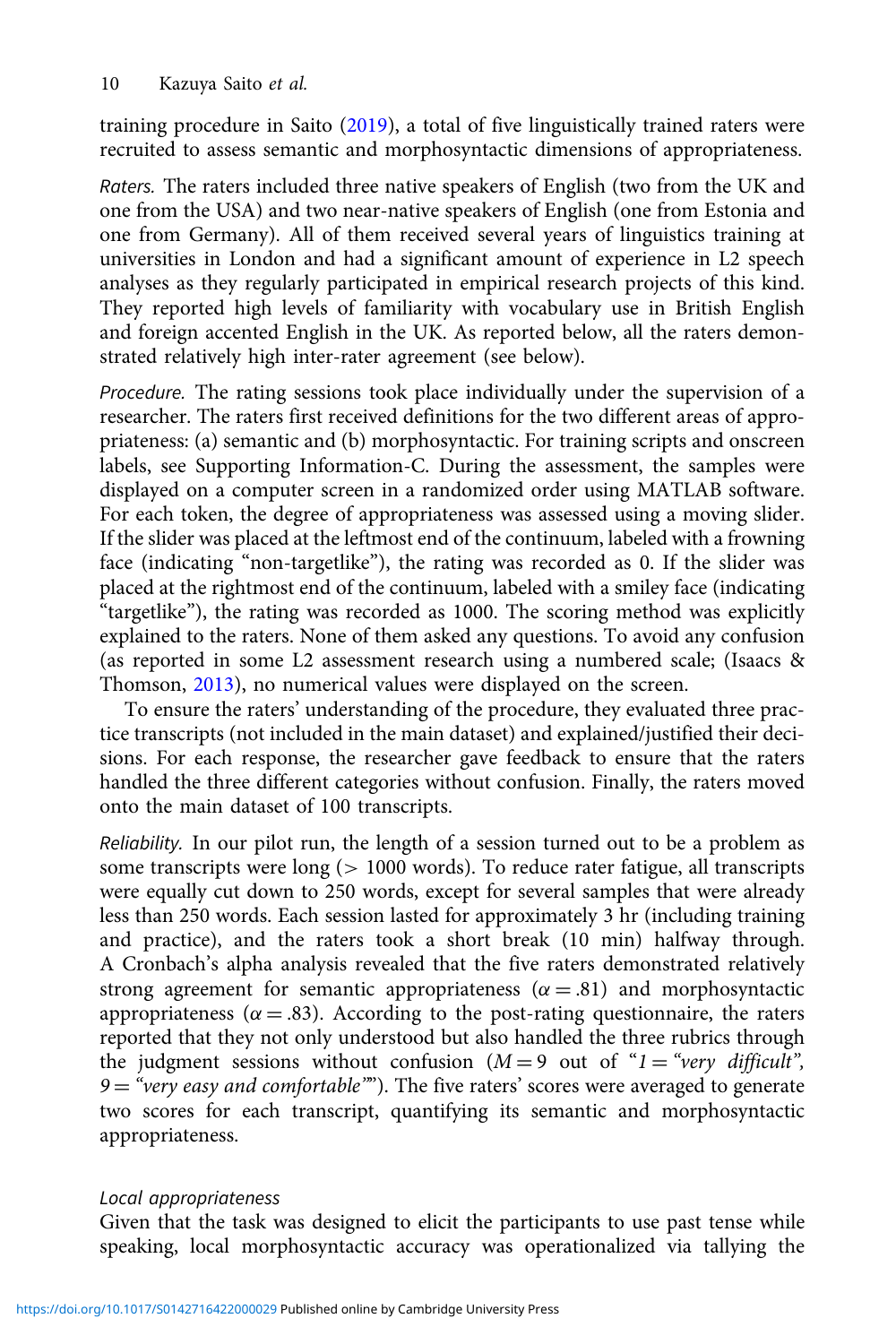number of past tense errors by the number of obligatory contexts per sample (for a similar approach, see Kourtali & Révész, [2020\)](#page-22-0). The past tense in English was considered perceptually non-salient (Goldschneider & DeKeyser, [2001](#page-21-0)), was semantically redundant and less intrusive to communicative success (VanPatten, [2002\)](#page-24-0), and was reported to be difficult among many adult L2 learners of English (Ellis et al., [2006\)](#page-21-0). Two linguistically trained coders first analyzed 20 (out of 100) samples. The inter-coder agreement was relatively high ( $r = .91$ ). The first coder completed the rest of the analyses. The participants' accuracy ratio widely ranged ( $M = 24.9\%$ ;  $SD = 18.3$ ; Range = 0–92%). Since the obligatory context analysis could be influenced by text length, we also calculated residual accuracy scores with the length factor statistically controlled for.

## Collocational appropriateness

Collocation is broadly defined as a meaningful combination of multiword expressions (Gablasova et al., [2017](#page-21-0)) and found to serve as a primary determinant of humans' intuitive of lexical appropriateness (Saito, [2020](#page-23-0)). To this end, two corpus-based association measures were used, Mutual Information (MI) bigram and trigram. Conceptually, MI indicates the strength of the partnership between two- and three-word expressions, while controlling for the probability of random groupings of words. Collocations with higher MI scores consist of combinations of words which likely have a fewer number of partner words. These words likely exhibit greater coherence, more distinctive meaning, and clearer discourse functions. To calculate MI, random co-occurrences of words were first estimated by dividing the number of any possible combinations within a fixed window size  $(n = \pm 5$  words in TAALES) by the total number of tokens in the reference corpus (British National Corpus). Then, the frequency of collocations was divided by the frequency of random co-occurrence among the words and then logarithmized.

## Analyses of richness

The multifaceted nature of richness was approached from three different perspectives via TAALES 2.0 (Kyle & Crossley, [2015\)](#page-22-0):

## Frequency

Word frequency refers to the extent to which less frequent and common words are used per sample. The index was calculated by dividing the total sum of frequency scores in reference to the British National Corpus by the number of all the words with frequency scores. In order to control for Zipfian effects in word frequency lists (higher-frequency words are more likely to be recycled), the raw scores were logarithmically transformed. Lower frequency scores indicate the use of less frequent words and more infrequent words, which is characteristic of more advanced L2 lexical proficiency (Crossley & McNamara, [2009](#page-20-0)).

#### Range

Word range refers to the extent to which L2 speakers used more specific words which are narrowly used and observed in certain contexts and genres (rather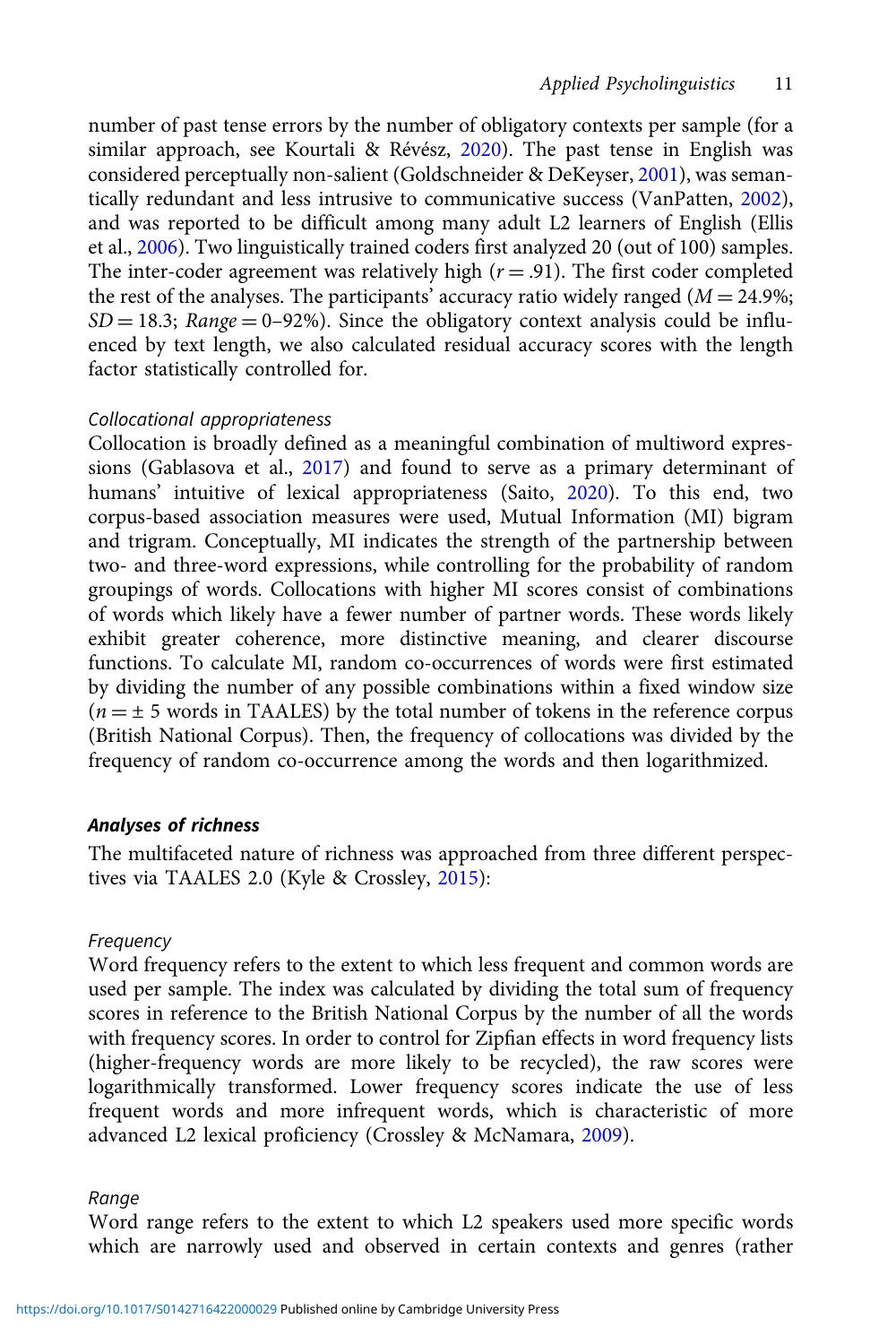than across diverse contexts). The index was calculated by dividing the total sum of range scores by the number of words in the texts with range scores. Like frequency, the raw scores were logarithmically transformed. Words with lower range scores indicate the use of more context-specific words (restricted to certain genres), which is considered as an index of more advanced L2 lexical proficiency (Kyle & Crossley, [2015\)](#page-22-0).

# **Abstractness**

Abstractness refers to the extent to which words that are less concrete, imageable, and familiar are used per sample. In TAALES, native speakers' perceived judgments of concreteness and imageability were stored for 4,000 content words based on the MRC psycholinguistics database (Coltheart, [1981](#page-20-0)). The average concreteness, imageability, and familiarity scores were calculated for each transcript (0–1000 points). Thus, those who often use words with lower judgment scores (i.e., less concrete, imageable, and familiar words) could be considered to have more advanced L2 lexical proficiency (Salsbury et al., [2011](#page-24-0)).

# Auditory processing measures

Following the methodology widely used in cognitive psychology (e.g., Surprenant & Watson, [2001](#page-24-0)), participants' domain-general perception ability was assessed using a battery of psychophysical assessments. The materials used for the current study were developed in precursor studies (e.g., Kachlicka et al., [2019\)](#page-22-0). As reviewed earlier, the acoustic dimensions relevant to L2 vocabulary acquisition were assumed to involve participants' thresholds for discrimination of pitch, duration, and amplitude. For each test, three complex tone stimuli were presented, with either the first or the third sounding different from the other two. Participants indicated which sound was different by either pressing the number "1" or "3" on a keyboard. An adaptive three-alternative forced-choice procedure was used, such that the difficulty of the task would decrease after every incorrect response and increase after every third correct response. The program continued until eight reversals had been reached, that is, incorrect answers after a string of successes or correct answers after a string of failures.

# Stimulus

For each test, 100 continuous synthesized stimuli (500 ms in length) were created via custom MATLAB scripts. They differed at 100 steps along the target acoustic dimension (Levels 1–100). A total of 100 four-harmonic complex tones were created with F0 set to 330 Hz and the amplitude of each harmonic set to 40 dB. The target acoustic dimension for each test varied by a step of 0.3 Hz in F0 (330.3–360 Hz), 2.5 ms in duration (252.5–500 ms), and 1.22 ms in amplitude rise time (178–300 ms), respectively.

# Procedure

When three different tones were presented with an inter-stimulus interval of 0.5 s, the participants were asked to choose which of the three tones differed from the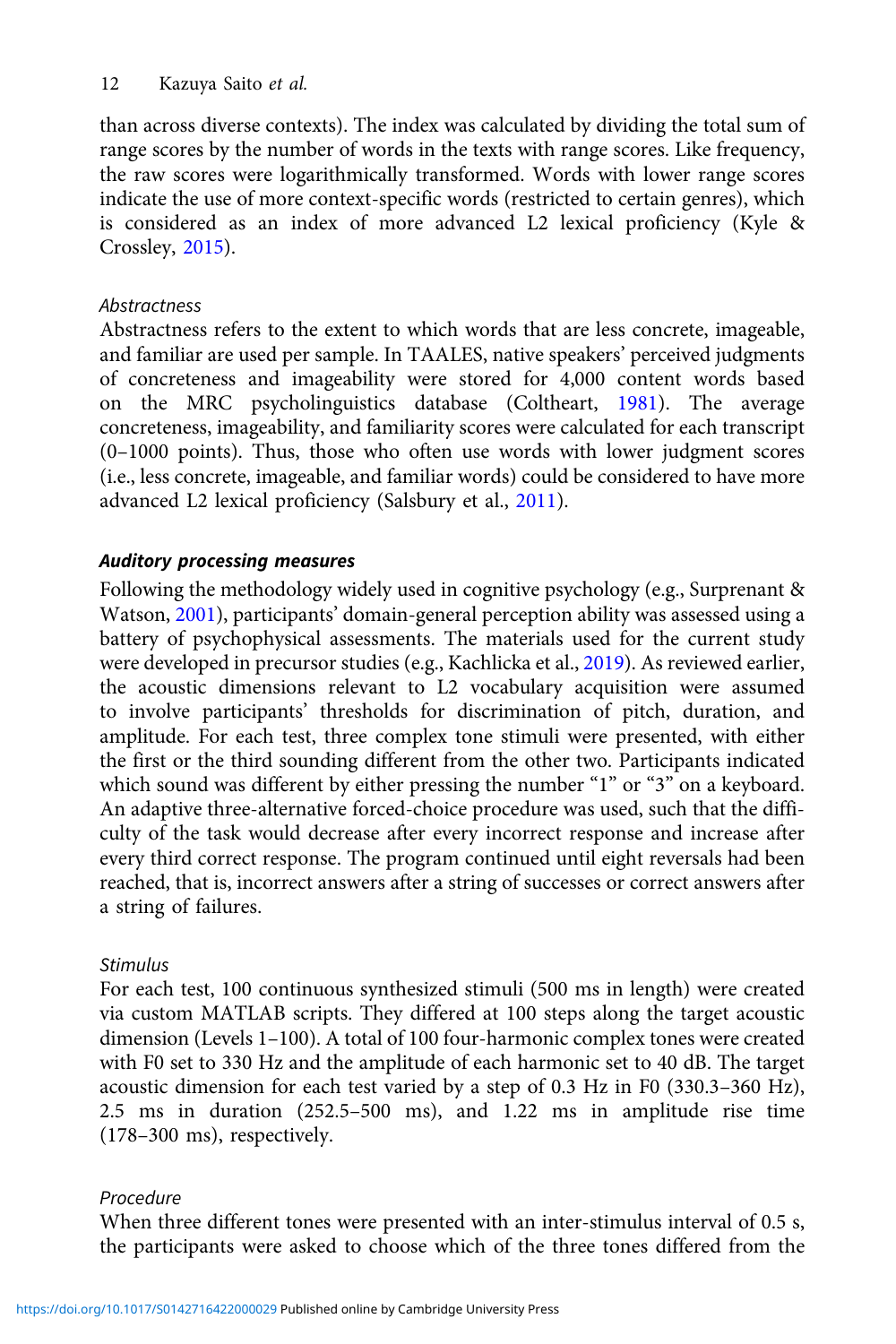other two by pressing the number "1" or "3." Based on (Levitt, [1971](#page-23-0)) adaptive threshold procedure, the level of difficulty changed from trial to trial according to participants' performance. The initial difficulty, that is the level of the target stimulus, was set to level 50. When three correct responses were made in a row, the difference became smaller by a degree of 10 steps (more difficult). When their response was incorrect, the difference became wider by a degree of 10 steps (easier). The reverse happened when the direction of difficulty between trials reversed—<br>The reverse happened when the direction of difficulty between trials reversed—<br>The reverse happened when the direction of difficulty between tr

that is, when an increase in acoustic difference (easier) was followed by a decrease (more difficult), or vice versa. After the first reversal, the step size decreased (more difficult) from 10 to 5, and then from 5 to 1 after the second reversal. The tests stopped either after 70 trials or 8 reversals. For participants' auditory processing scores, the stimulus levels after the third reversal were averaged. Since the scores indicate how small of a difference participants can perceive, lower scores indicate more precise auditory processing scores.

#### Reliability

To check the reliability of the auditory processing tests, a follow-up project was conducted with 30 English users with diverse experience and proficiency levels (not included in the current study). They took a range of auditory processing tests (including pitch, duration, and amplitude discrimination) twice with an interval of 1 day. The results of Spearman's correlation analyses demonstrated small-to-medium strength for the individual tests ( $r = .632$  for pitch, .333 for duration, and .737 for rise time). As for the composite auditory processing scores (averaging pitch, duration, and rise time discrimination), the reliability  $(r = .720)$  could be considered satisfactory and comparable to similar research (e.g.,  $r = 0.75$  in Raz et al., [1987\)](#page-23-0). The results suggest that although using individual test scores may result in low reliability (e.g., duration discrimination), composite test scores may serve as a more reliable proxy of one's auditory precision (for methodological details, see Brief Report in Saito et al., [2020](#page-24-0)b).

#### Composite scores

The descriptive results of pitch, duration, and amplitude rise time discrimination test scores were summarized in Supporting Information-D. Since the data significantly differed from the normal distribution ( $p < .01$ ), their raw scores were transformed via a log10 function. To calculate participants' overall prosodic encoding abilities, their raw scores were standardized and averaged. According to the results of the normality test (Kolmogorov–Smirnov), the resulting averaged scores were comparable to the normal distribution ( $p > .05$ ) and thus were used for the subsequent analyses as a composite index of participants' auditory processing of prosodic cues. Lower factor scores indicate more precise encoding of pitch, duration, and amplitude information.

For the sound stimuli used in the auditory processing tests (duration, pitch, and rise time), see the team's website [\(www.sla-speech-tools.com](http://www.sla-speech-tools.com), under construction).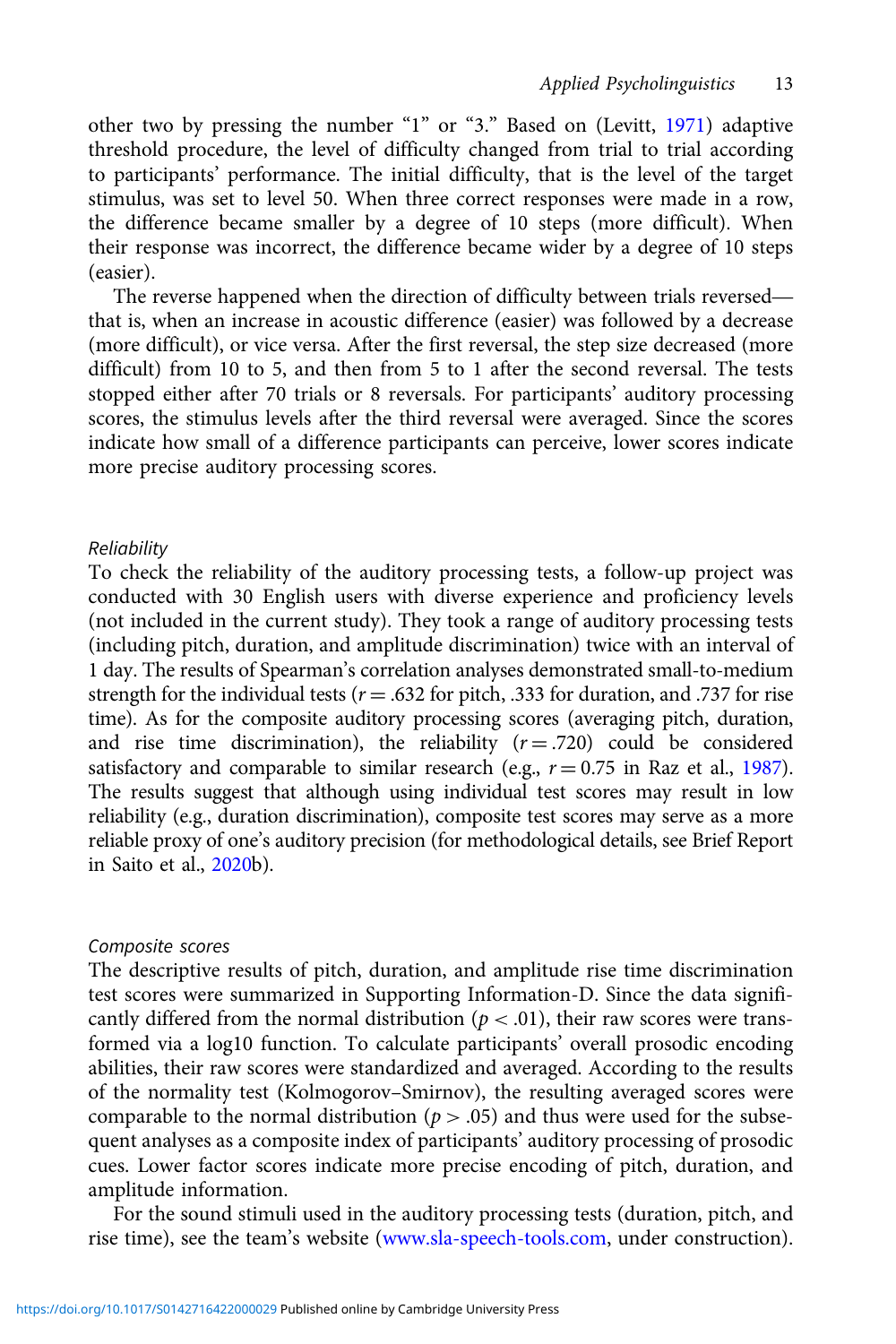|                                              |          | A. Polish-English bilinguals |         |         |             | B. Native benchmark <sup>a</sup> |         |         |  |
|----------------------------------------------|----------|------------------------------|---------|---------|-------------|----------------------------------|---------|---------|--|
|                                              |          | 95% CI                       |         |         |             | 95% CI                           |         |         |  |
|                                              | M        | <b>SD</b>                    | Min     | Max     | M           | <b>SD</b>                        | Min     | Max     |  |
| A. Richness                                  |          |                              |         |         |             |                                  |         |         |  |
| Frequency                                    | 2.57     | 0.10                         | 2.55    | 2.59    | 2.74        | 0.23                             | 2.66    | 2.82    |  |
| Range                                        | $-0.60$  | 0.07                         | $-0.61$ | $-0.58$ | $-0.57$     | 0.04                             | $-0.58$ | $-0.56$ |  |
| Familiarity                                  | 585      | 4                            | 584     | 586     | 583         | $\overline{2}$                   | 581     | 585     |  |
| Concreteness                                 | 325      | 13                           | 322     | 327     | 338         | 9                                | 331     | 345     |  |
| Imageability                                 | 363      | 13                           | 361     | 366     | 366         | 11                               | 358     | 374     |  |
| B. Appropriateness                           |          |                              |         |         |             |                                  |         |         |  |
| Lexical judgments (1000 points)              | 633      | 138                          | 606     | 660     | 841         | 82                               | 782     | 907     |  |
| Morphosyntactic judgments<br>$(1000$ points) | 576      | 140                          | 547     | 603     | 799         | 88                               | 735     | 862     |  |
| Past tense error ratio (raw, %)              | 24.93    | 18.32                        | 21.30   | 28.57   | $\mathbf 0$ | n.a.                             | n.a.    | n.a.    |  |
| Past tense error ratio (adjusted)            | $\Omega$ | 0.99                         | $-0.19$ | 0.19    | $\Omega$    | n.a.                             | n.a.    | n.a.    |  |
| Spoken bigram MI                             | 9.48     | 0.26                         | 9.43    | 9.53    | 9.85        | 0.21                             | 9.70    | 10.01   |  |
| Spoken trigram MI                            | 8.46     | 0.24                         | 8.41    | 8.51    | 8.60        | 0.22                             | 8.44    | 8.76    |  |

Table 2. Descriptive summary of spoken L2 vocabulary proficiency relative to native benchmark

Note. <sup>a</sup>The native control data derives from Saito [\(forthcoming](#page-23-0)).

# Results

First, we present the results of preliminary analyses to examine what characterizes spoken L2 vocabulary proficiency among 100 Polish-English bilinguals relative to L1 counterparts. Second, we show the results of factor analyses to explore what underlies spoken L2 vocabulary proficiency (which we analyzed via 11 outcome measures) and auditory processing abilities (which we analyzed via 3 outcome measures). Subsequently, we present the results of multiple regression analyses to probe how a range of predictor variables related to experience and auditory processing are uniquely associated with various dimensions of participants' L2 lexical proficiency.

# Spoken L2 versus L1 vocabulary proficiency

The descriptive results of the 11 vocabulary measures are summarized in Table 2. To examine what characterizes spoken L2 vocabulary proficiency, a set of 95% confidence interval analyses were performed to check the extent to which Polish-English bilinguals' performance overlapped with (or deviated from) that of L1 speakers. In the prior project (Saito, [forthcoming\)](#page-23-0), a total of 10 monolingual speakers of English (born and raised in the English-speaking areas of Canada) completed the same oral interview task. The results indicated two overall patterns: (a) some Polish-English bilinguals reached nativelike proficiency in terms of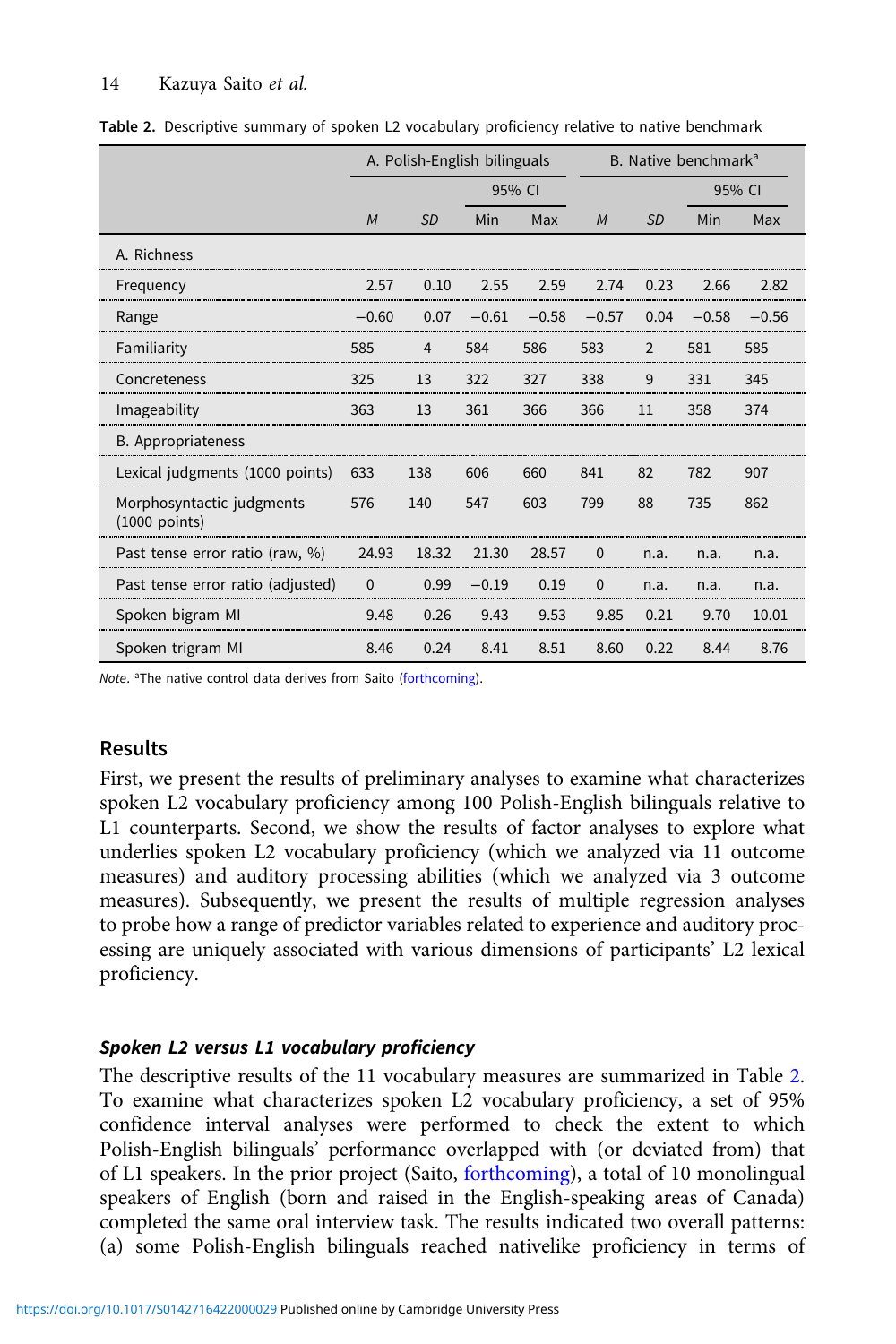richness (overlaps in 95% intervals in all measures) and (b) appropriateness could be considered as a relatively difficult dimension of spoken L2 vocabulary proficiency as L2 speakers' proficiency was significantly distinguishable from the native benchmark in five of six measures (i.e., lexical, morphosyntactic, and collocational accuracy).

## Constructs of spoken L2 vocabulary proficiency

To check whether and to what degree they were assumed to tap into the constructs that we intended to measure ( $n = 6$  for appropriateness and  $n = 5$  for richness), they were submitted to an exploratory factor analysis with Varimax rotation. The factorability of the entire dataset was considered adequate according to Bartlett's test of sphericity ( $\chi^2$  = 1506.938,  $p$  < .001) and the Kaiser–Meyer–Olkin measure of sampling adequacy (.659). Using the standard of an eigenvalue beyond 1.0, a five-factor solution was suggested, accounting for 90.713% of the variance in the outcomes of the auditory processing measures.

In terms of factor loadings, 0.6 was used as a cutoff point in line with Hair et al. [\(1998\)](#page-21-0) recommendation for factor analyses of relatively small sample size ( $n < 100$ ). In light of the grouping patterns in Table [3,](#page-15-0) Factor 1 was labeled as "holistic accuracy" as it clustered both of the appropriateness judgment scores, Factor 2 was labeled as "breadth" as it corresponded the use of infrequent, context-specific, and unfamiliar words on a surface level, Factor 3 was labeled as "local accuracy," Factor 4 was labeled as "abstractness" as it clustered the MRC psycholinguistics database of word concreteness and imageability, and Factor 5 was labeled as "collocational accuracy" as it included both corpus-based  $n$ -gram measures. According to the results of the Kolmogorov–Smirnov tests, the distribution of the resulting factor scores was not significantly different from the normal distribution ( $p > .05$ ), and thus the scores were used for the subsequent analyses without transformation.

## Roles of experience and auditory processing in spoken L2 vocabulary

To examine the relative weights of the biographical and auditory processing factors in the outcomes of spoken L2 vocabulary proficiency, a set of stepwise multiple regression analyses were conducted on each proficiency dimension as per a set of predictors related to auditory processing and experience. To avoid multicollinearity problems, the composite auditory processing scores (pitch, duration, and rise time discrimination) were used as a global index of auditory processing. Four experience factors were included as they were extensively discussed in the existing literature as crucial affecting factors L2 speech acquisition (Flege, [2018](#page-21-0) for AOA; Saito, [2015](#page-23-0) for LOR; Flege & Liu, [2001](#page-21-0) for Current L2 Use; Muñoz,  $2014$  for Length of EFL).<sup>[1](#page-19-0)</sup> The mechanisms underlying L2 speech learning are said to differ between the early and later phase of immersion (DeKeyser, [2013\)](#page-21-0). To this end, five interaction terms were included to see whether and to what degree the five predictors differentially related to the L2 vocabulary proficiency among two different groups of L2 learners; dummy codes (1 and 2) were given to interlanguage learner group ( $n = 50$ ; LOR = 0.1–5 years) and ultimate attainer group ( $n = 50$ ;  $LOR = 6 + \text{years}$ ). Finally, given that the length of participants' speech widely varied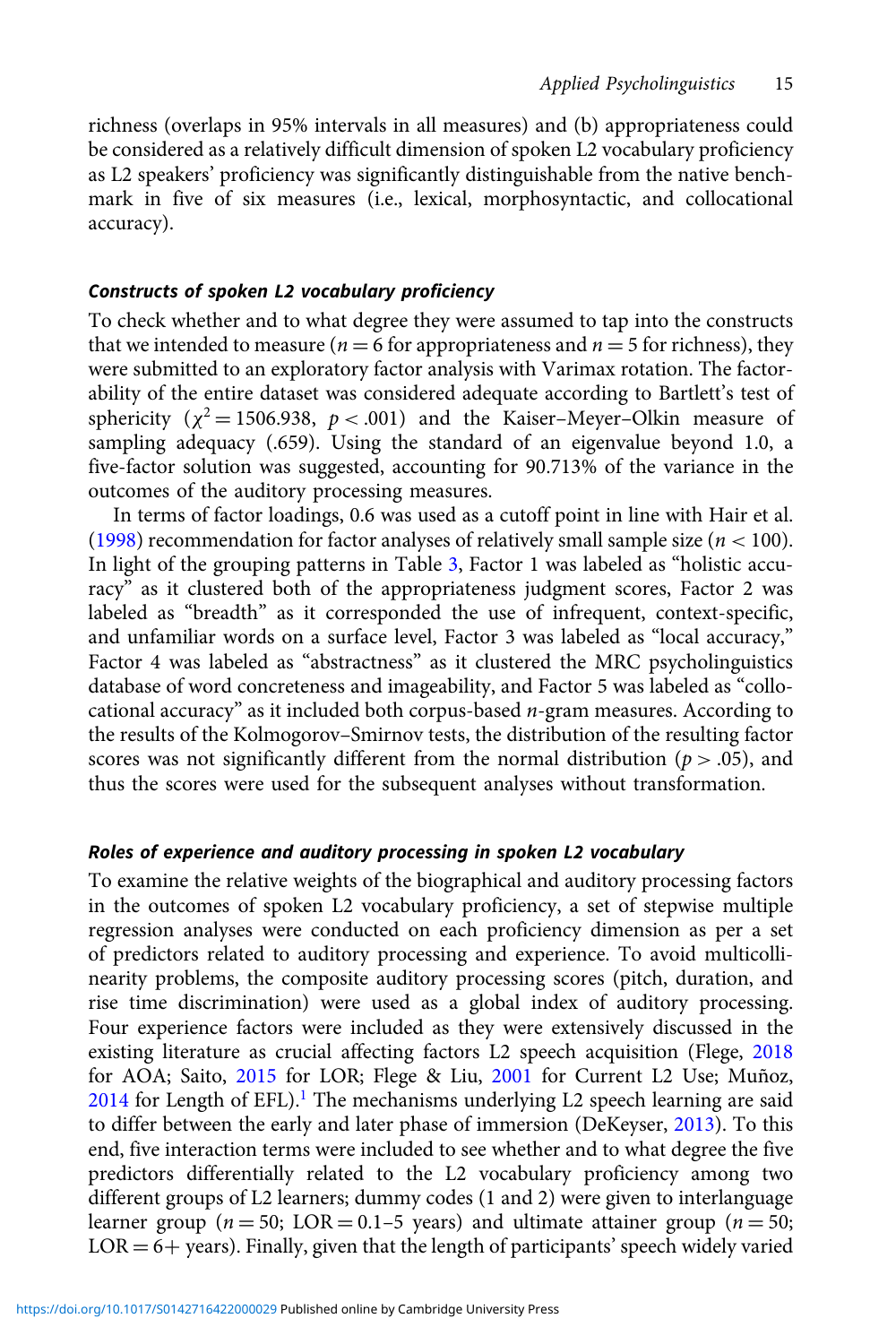|                                      | Factor $1a$<br>(holistic<br>accuracy) | Factor 2<br>(breadth) | Factor 3<br>(local<br>accuracy) | Factor 4<br>(abstractness) | Factor 5 <sup>a</sup><br>(collocational<br>accuracy) |
|--------------------------------------|---------------------------------------|-----------------------|---------------------------------|----------------------------|------------------------------------------------------|
| <b>Richness</b>                      |                                       |                       |                                 |                            |                                                      |
| Frequency                            | $-.044$                               | .942                  | .003                            | $-.235$                    | .020                                                 |
| Range                                | .041                                  | .941                  | .019                            | $-.226$                    | .023                                                 |
| Familiarity                          | $-.165$                               | .722                  | .384                            | .173                       | $-.070$                                              |
| Concreteness                         | $-.161$                               | $-.121$               | .071                            | .938                       | $-.136$                                              |
| Imageability                         | $-.088$                               | $-.173$               | $-.134$                         | .940                       | $-.098$                                              |
| Appropriateness                      |                                       |                       |                                 |                            |                                                      |
| Lexical<br>judgments                 | .959                                  | $-.062$               | $-.129$                         | $-.121$                    | .137                                                 |
| Morphosyntactic<br>judgments         | .945                                  | $-.045$               | $-.150$                         | $-.127$                    | .196                                                 |
| Past tense error<br>ratio (raw)      | $-.129$                               | .100                  | .977                            | $-.027$                    | $-.080$                                              |
| Past tense error<br>ratio (adjusted) | $-.133$                               | .100                  | .976                            | $-.047$                    | $-.079$                                              |
| Spoken bigram<br>MI                  | .180                                  | .012                  | $-.091$                         | $-.218$                    | .810                                                 |
| Spoken trigram<br>MI                 | .118                                  | $-.017$               | $-.057$                         | $-.012$                    | .887                                                 |

<span id="page-15-0"></span>Table 3. Summary of a five-factor solution based on a factor analysis of spoken L2 lexicogrammar proficiency

Note. <sup>a</sup>The direction of the factor scores was reversed to proxy what the original scores indicate (more accurate and more collocational).

(106–1264 words), this variable was also entered as a covariate. For each of the vocabulary proficiency dimensions (holistic accuracy, local accuracy, collocational accuracy, breadth, and abstractness), the following model was constructed:

• Vocabulary Proficiency  $=$  Auditory Processing  $+$  Age of Arrival  $+$  Length of Residence  $+$  Current L2 Use  $+$  Length of EFL  $+$  Length of Speech  $+$  Auditory Processing  $\times$  Group + Age of Arrival  $\times$  Group + Length of Residence  $\times$ Group + Current L2 Use  $\times$  Group + EFL  $\times$  Group

Model selection was conducted via SPSS based on the results of F tests. Backward elimination was chosen. After all the independent variables were entered, the largest probability of F was removed at each step (using  $p = .10$  as a benchmark). The selection was completed when no variables were eligible for elimination. The details of the model building processes for each vocabulary domain were found in Supporting Information-E.

The final models were summarized in Table [4.](#page-16-0) The results generally showed that L2 accuracy was primarily predicted by auditory processing factors (composite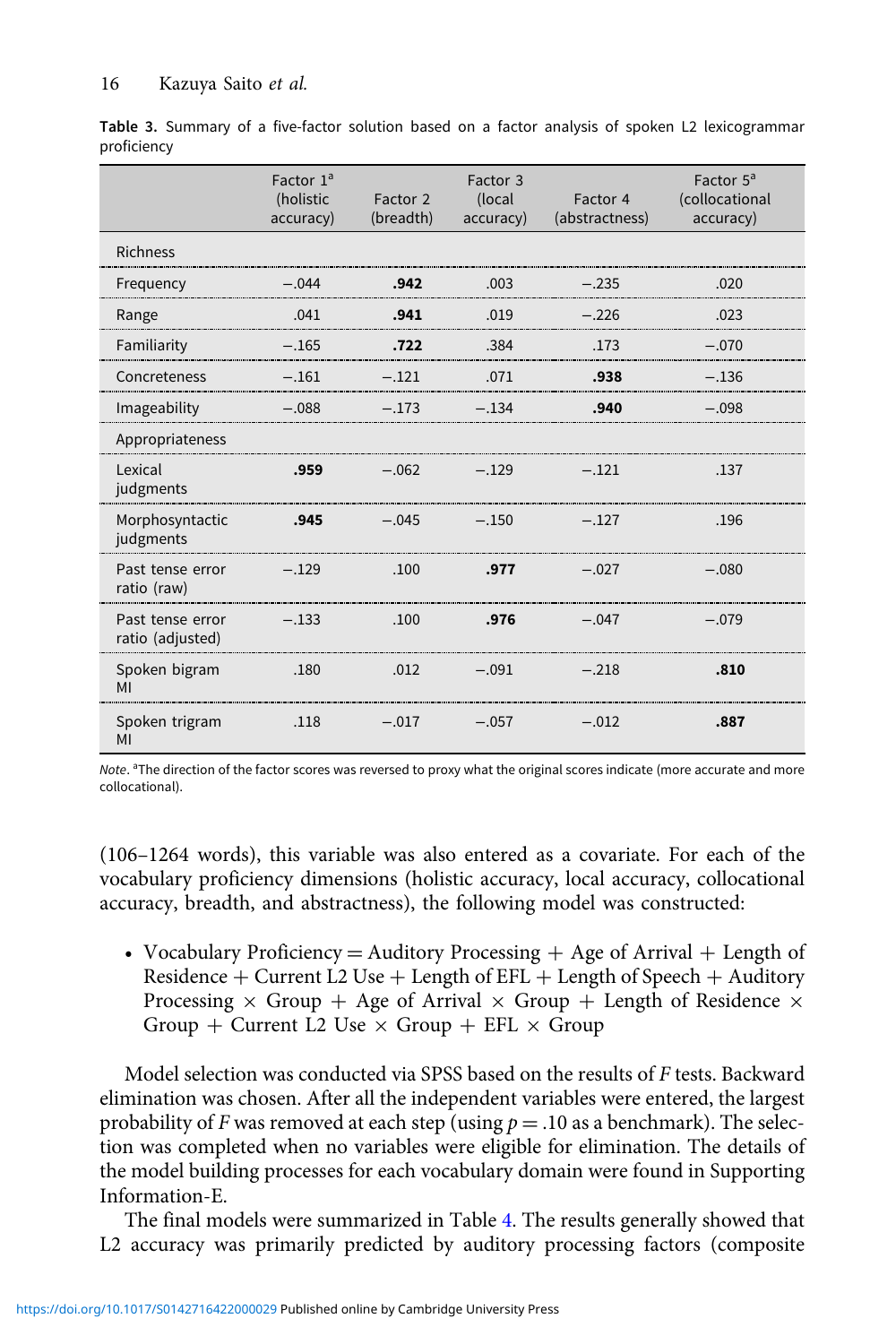| Predicted<br>variables      | $\overline{R}$ | $R^2$     | Adjusted Change in<br>$R^2$ | Predictors             | Standardized<br>β | t        | р        |
|-----------------------------|----------------|-----------|-----------------------------|------------------------|-------------------|----------|----------|
| Holistic accuracy           | .346           | .111      | .111                        | Auditory<br>processing | $-.339$           | $-3.717$ | $~<$ 001 |
|                             |                | .437 .175 | .064                        | Length of<br>residence | .267              | 2.9240   | .004     |
| Local accuracy <sup>a</sup> | .262           | .059      | .059                        | Age of arrival         | .238              | 2.454    | .016     |
|                             | .324           | .087      | .028                        | Auditory<br>processing | .193              | 1.991    | በ49      |
| Collocational<br>accuracy   | .265           | .070      | .070                        | Auditory<br>processing | $-265$            | $-2.717$ | nn       |
| <b>Breadth</b>              |                |           |                             | n.S.                   |                   |          |          |
| Abstractness                |                |           |                             | n.S.                   |                   |          |          |

<span id="page-16-0"></span>Table 4. Summary of stepwise multiple regression models featuring only significant predictors of spoken L2 vocabulary proficiency

Note. <sup>a</sup>Lower scores indicate lower error ratio (more accurate use of past tense).

prosodic processing scores) and secondarily by biographical factors (LOR and AOA). More specifically, the link between auditory processing and acquisition was weak in local accuracy (related to the use of past tense) relative to holistic and collocational accuracy (related to vocabulary use in general). The roles of biographical factors uniquely related to different types of accuracy. Holistic accuracy was tied to LOR, and local accuracy was associated with AOA. Interestingly, all the interaction effects were excluded in the final models in all instances, suggesting that the findings were generalizable across different stages of L2 acquisition  $(LOR = 0.1)$ to 40 years). None of the models of the richness factors (breadth and abstractness) reached statistical significance ( $p > .05$ ). No clear sign of multicollinearity was found in any contexts (variance inflation factor  $< 1.231$  $< 1.231$  $< 1.231$ ).<sup>2</sup>

## Discussion

Drawing on the auditory deficit theory in L1 acquisition, there is an emerging hypothesis that individual differences in experience, auditory processing, and L2 acquisition are interwoven (Mueller et al., [2012](#page-23-0)). According to the precursor research, auditory processing is an important determinant of segmental and suprasegmental accuracy (rather than fluency) aspects of L2 speech, even when all the biographical factors (age, immersion experience, and music training) are controlled for (Kachlicka et al., [2019](#page-22-0); Saito et al. [2020a](#page-24-0)). To further scrutinize the generalizability of the topic to higher-order dimensions of postpubertal L2 speech acquisition, we aimed to examine the effects of auditory processing in spoken L2 vocabulary development and attainment among a total of 100 late Polish-English bilinguals in the UK.

According to the results of the statistical analyses, L2 learners who attained more advanced L2 vocabulary proficiency had not only more relevant experience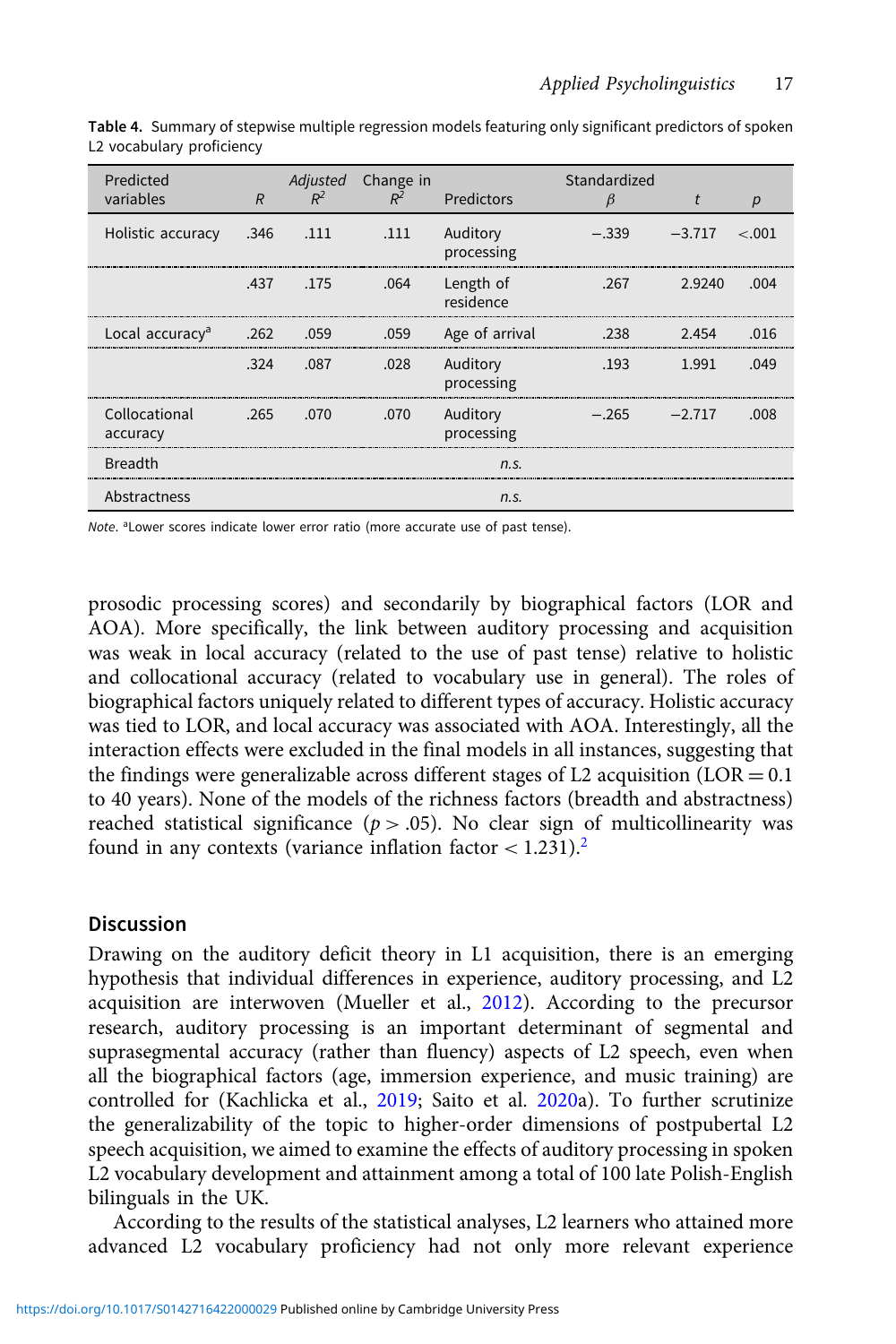(extensive immersion and earlier AOA), but also more precise auditory processing ability. As predicted earlier, our findings here generally align with the view that one's ability to track individual dimensions of prosodic information (i.e., pitch, duration, and amplitude) serves as a key driving force for detecting lexical and syntactic boundaries (De Pijper & Sanderman, [1994](#page-21-0)). Thus, it is possible that with more precise prosodic processing abilities, learners can better represent, encode, and segment ambient input into lexical and syntactic units, resulting in the development of more robust phonological and morphosyntactic knowledge (Jiang, [2000](#page-22-0); Best & Tyler, [2007\)](#page-20-0). Additionally, more precise auditory processing abilities are linked to greater phonological awareness and executive function, which in turn facilitates L2 reading and listening complementarily (Linck et al., [2013\)](#page-23-0). Finally, those with more precise sound timing may detect more closely and frequently used multiword units, as they are delivered faster than other less common and less predictable combinations of words (Gregory et al., [1999](#page-21-0)).

Importantly, auditory processing could be fundamental, especially concerning appropriateness rather than breadth and abstractness dimensions of L2 lexicogrammar development. This is arguably because the former dimensions (appropriateness) are claimed to be more difficult than the latter dimensions (breadth and abstractness). As shown in the current study (the results of the benchmark analyses), there was considerably larger distance between L1 and L2 speakers in appropriateness than breadth and abstractness. The development of accuracy has been found to takes place over a great deal of immersion experience at lexical (Saito, [2019\)](#page-23-0) and morphosyntactic levels (Bartning et al., [2012\)](#page-20-0). According to the aptitude-acquisition view, it is the *relatively difficult* L2 learning aspects that are subject to a substantial amount of L2 experience and susceptible to the effects of individual differences in aptitude (Doughty, [2019](#page-21-0)). In terms of the breadth and abstractness aspects of spoken L2 vocabulary proficiency, the participants were comparable with each other regardless of experience and auditory profiles. This is arguably because many L2 learners' vocabulary use could be sufficiently abstract even without much immersive experience (see Saito, [2019](#page-23-0); Salsbury et al., [2011](#page-24-0)).

While the facilitative role of auditory processing is germane to higher-level linguistic skills to some degree, such as the production of L2 vocabulary, it is also important to remember that the outcomes of spoken L2 vocabulary development are moderately related to auditory processing. In fact, the strength of the audition-acquisition link could be considered small (e.g.,  $r = -.346$  for holistic accuracy in Table [4\)](#page-16-0). In prior research, the predictive power of auditory perception appeared to be more clearly observed in lower-order linguistic skills which directly involve auditory information, such as segmental and suprasegmental perception (e.g., Kachlicka et al. for  $r = -.6$ ) and production (e.g., Saito et al., [2020](#page-24-0)a for  $r = -.4$ to −.5). Therefore, it would be intriguing to further examine whether and to what degree other cognitive measures may explain the remaining variance in spoken L2 vocabulary acquisition. Such potential predictors include working memory (Martin & Ellis, [2012](#page-23-0)), selective attention (Nicolay & Poncelet, [2013](#page-23-0)), and foreign language aptitude (Li, [2016](#page-23-0)).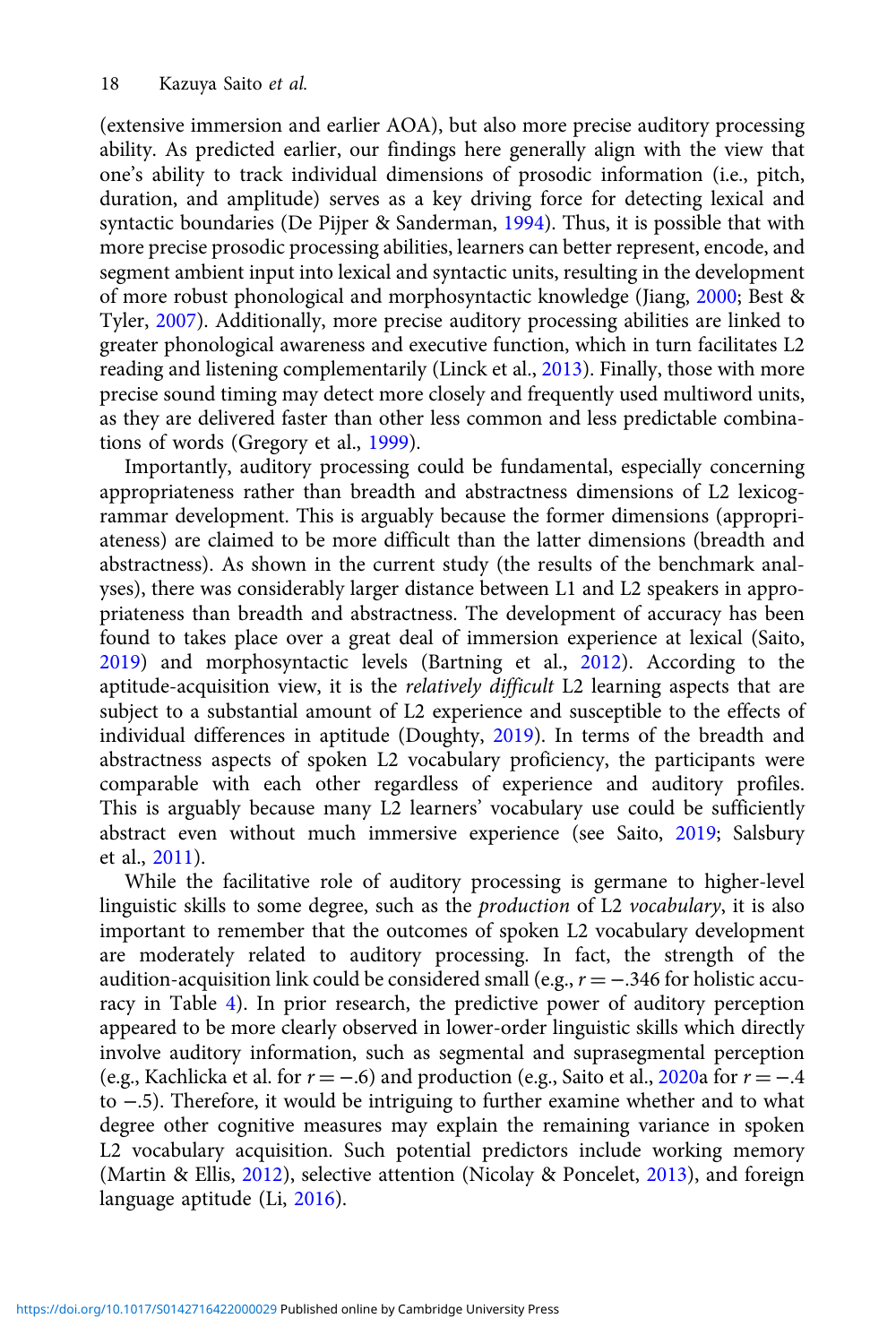#### Limitations

Given that the current study took an exploratory approach to delving into the role of auditory processing in spoken L2 vocabulary development, there are several methodological limitations that future studies should further remedy and expand. First, all the findings were based on the cross-sectional analyses of 100 late Polish-English bilinguals. To further examine the causal relationship between auditory processing, experience, and L2 speech learning, it is necessary to conduct a longitudinal investigation. For example, future studies should explore the variance in phonological and lexical aspects of L2 proficiency in participants with various auditory processing profiles over a certain period of training (Chandrasekaran et al., [2010](#page-20-0)) and immersion (Sun et al., [2021\)](#page-24-0).

Secondly, participants' auditory processing was analyzed via the psychoacoustic tests. However, it has been argued that the test format  $(A \times B)$  discrimination) may not only reflect participants' auditory precision but also involve a range of cognitive abilities, such as attentional control (Snowling et al., [2018\)](#page-24-0). To control for the separate effects of perceptual and cognitive individual differences, future studies should adopt both auditory processing and executive function tests (cf. Saito et al., [forthcoming](#page-23-0) for the relationship between memory, auditory processing, and L2 speech learning).

Thirdly, whereas participants' spoken vocabulary proficiency was elicited from a single-task condition (oral interview), it has been shown that L2 learners' speech performance is susceptible to change as per task conditions (see Ellis, [2009](#page-21-0) for an overview on task effects on appropriateness, richness, and fluency). The findings of the current investigation need to be replicated using multiple tasks differing in terms of the timing and length of planning time (Ahmadian & Tavakoli, [2011](#page-20-0)), the degree of structural complexity (Foster & Tavakoli, [2009\)](#page-21-0), and conceptualization (Saito, [forthcoming\)](#page-23-0).

Fourthly, the generalizability of the findings (i.e., prosodic processing vs. spoken L2 vocabulary) needs to be tested for diverse L1–L2 pairings. Although we argued that prosodic acuity matters for L2 vocabulary acquisition due to its relevance to word segmentation, it is important to note that the relative weights of prosodic cues may be highly language-specific. For example, it would be interesting to replicate the findings in L2 French speakers who use stress to parse linguistic units at sentence but not word level (e.g., Dupoux et al., [1997](#page-21-0) for the cross-linguistic differences in word and sentence stress assignment and its impact on tone deafness)

Finally, whereas the current study indicated a potential link between auditory processing and the acquisition of L2 English past tense, it needs to be acknowledged that little is known about how auditory processing is related to L2 morphosyntax at a fine-grained level. In the field of second-language acquisition, a growing amount of attention has been directed toward detangling how phonology interfaces with various areas of grammar (for a comprehensive summary of the prosodic account of L2 behaviors, see Goad & White, [2019](#page-21-0)). Given that Goldschneider and DeKeyser [\(2001\)](#page-21-0) presented a plausible hierarchical framework for the perceptual acuity and morphosyntactic learning, one promising enquiry concerns the extent to which L2 learners with different levels of auditory processing abilities master L2 morphosyntax with different levels of perceptual salience (e.g., sonority). There is a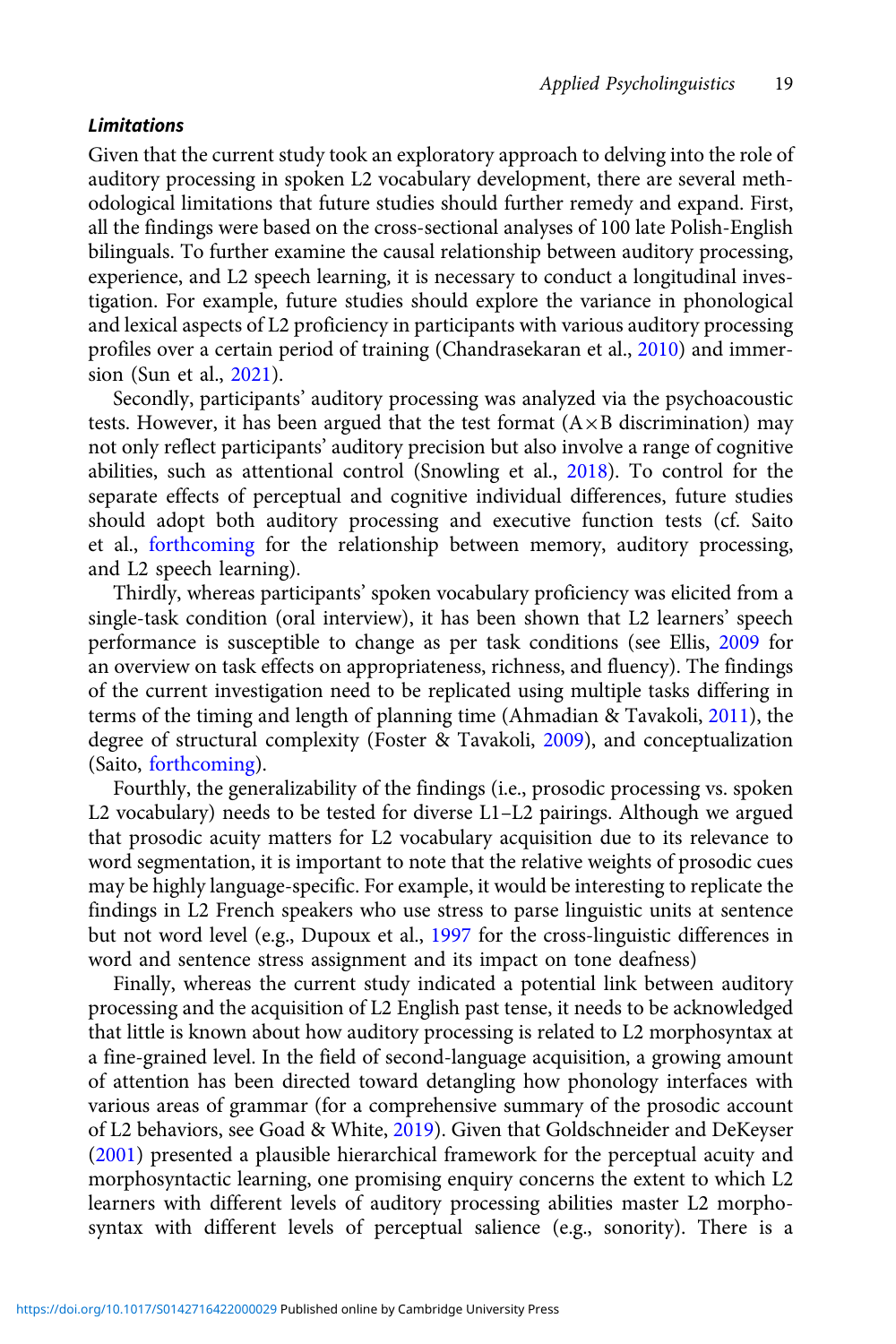<span id="page-19-0"></span>possibility that individual differences in auditory processing (a core component of phonology) may be integral to the acquisition of grammar which interfaces lexicon, morphology, and syntax (e.g., inflection; Austin et al., [2021](#page-20-0)) and semantics and discourse (e.g., articles; Demuth & McCullough, [2009](#page-21-0)).

# Conclusion

All in all, our findings concur with the mounting empirical evidence that auditory processing is a determinant of how much L2 learners can benefit from immersion experience, resulting in more advanced outcomes (Saito et al., [2020a](#page-24-0)), and the theoretical view that the same driving faculty of L1 acquisition (i.e., auditory processing) is tied to every stage of L2 acquisition throughout an individual's lifetime (Flege, [2018](#page-21-0)). Building on the prior work (e.g., Saito et al., [2020a](#page-24-0) for segmental and suprasegmental production), we add that such audition effects are more clearly observed not only in the acquisition of relatively difficult features (accuracy rather than fluency, breadth, and abstractness), but also in the dimensions more closely related to the speech signal (phonology rather than lexicogrammar). Interestingly, hearing research has shown that auditory deficits can be remedied via focused training (e.g., Carcagno & Plack, [2011](#page-20-0) for 10 hr of pitch discrimination training). In light of the significant relationship between auditory processing and L2 speech learning (though its strength varies across different linguistic dimensions), our study hints at the possibility that auditory training may help L2 learners amplify and optimize their acquisition processes, if it is provided at the same time that they engage in a certain period of immersive experience in a target languagespeaking country (e.g., study abroad), or when they receive intensive or/and meaning-oriented speech training (e.g., Barriuso & Hayes-Harb, [2018](#page-20-0) for high-variability phonetic training; Lee & Lyster, [2016](#page-23-0) for focus on form; Lim & Holt, [2011](#page-23-0) for incidental video-gaming; Mora & Levkina, [2017](#page-23-0) for task-based pronunciation teaching; Shao et al., 2022 for repetition-based training)—that is, speaking country (e.g., study abroad), or when they receive intensive or/and<br>meaning-oriented speech training (e.g., Barriuso & Hayes-Harb, 2018 for<br>high-variability phonetic training; Lee & Lyster, 2016 for focus on form; a new interdisciplinary direction that linguistics, psychology, education, and hearing researchers can further pursue together.

Acknowledgements. This study was funded by Leverhulme Trust Research Grant (RPG-2019-039), Spencer Foundation Grant (202100074), and ESRC Connection Grant (ES/S013024/1). We gratefully acknowledge insightful comments from anonymous Applied Psycholinguistics reviewers on earlier versions of the manuscript.

Ethical standards. This project obtained an ethical approval from University of London.

## Notes

1. Six participants did not report the length of foreign language education prior to their arrival in the UK. Their missing values were replaced with average (i.e., 9.5 years). Not surprisingly, neither of the age-related variables (Chronological Age, Age of EFL) was significantly correlated with any aspects of L2 vocabulary proficiency attainment ( $p > .05$ ). This corresponds to the existing research evidence that what matters for L2 speech acquisition is age of arrival rather than chronological age (e.g., Flege, [2018\)](#page-21-0), and the length of EFL rather than age of learning (e.g., Muñoz, [2014\)](#page-23-0).

2. The low variance inflation factor (< 1.231) suggest that participants' biographical backgrounds and auditory processing abilities were relatively independent with each other at least within the current dataset.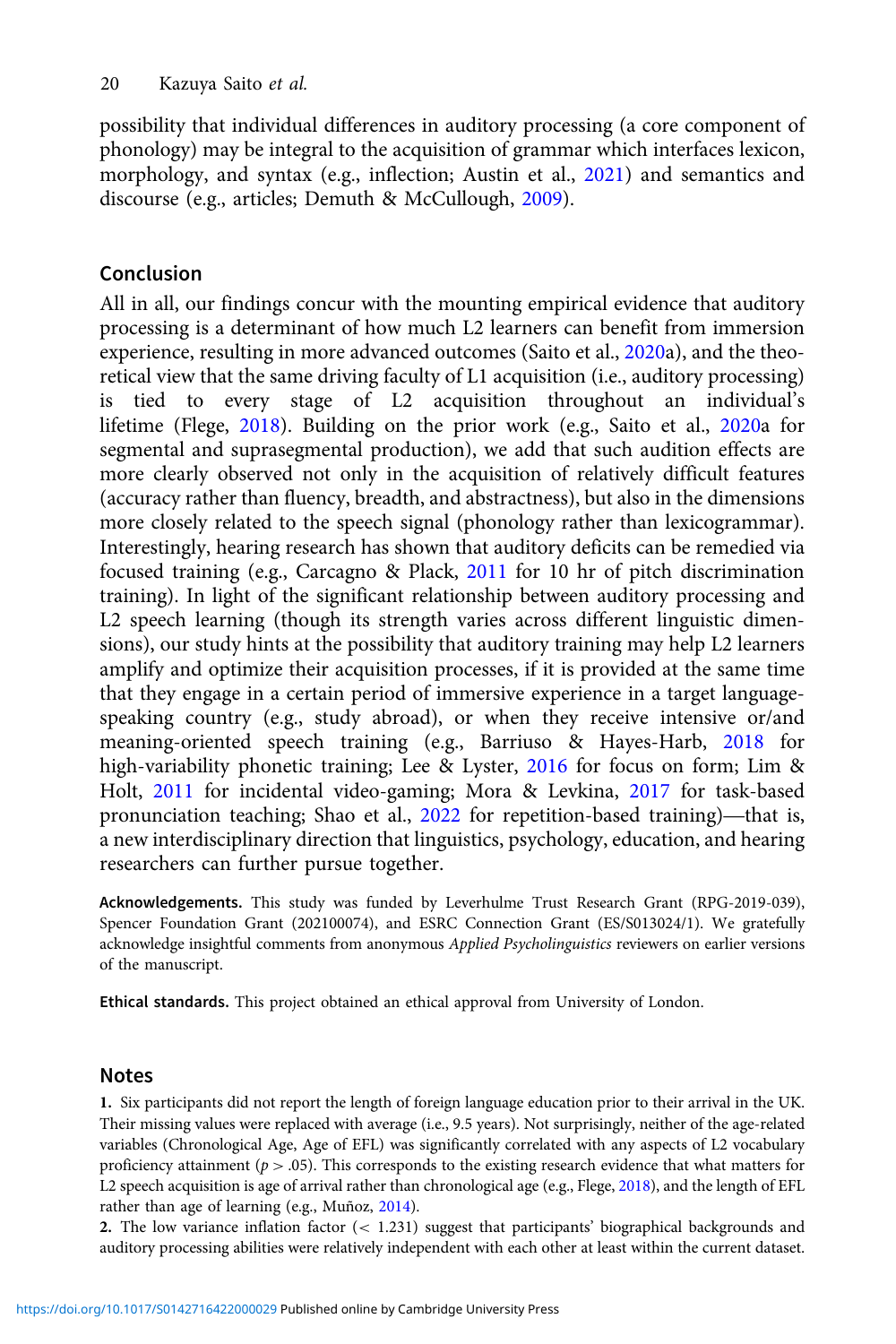<span id="page-20-0"></span>In cognitive psychology, it has been shown that auditory processing is susceptible to change in relation to chronological age (Skoe et al., [2015](#page-24-0)), music training (Zendel & Alain, [2012](#page-25-0) for musicians vs. non-musicians), tonality in first-language status (Bidelman et al., 2011 for tonal vs. non-tonal language users), and bilingual experience (Krizman et al., [2015](#page-22-0) for simultaneous vs. sequential bilinguals). However, little is known about the biographical correlates of auditory processing among adult second-language learners (cf. [Saito et al., in press\)](#page-23-0).

# References

- Abrahamsson, N., & Hyltenstam, K. (2009). Age of onset and nativelikeness in a second language: Listener perception versus linguistic scrutiny. Language Learning, 59(2), 249-306. [https://doi.org/10.1111/j.1467-](https://doi.org/10.1111/j.1467-9922.2009.00507.x) [9922.2009.00507.x](https://doi.org/10.1111/j.1467-9922.2009.00507.x)
- Ahissar, M., Lubin, Y., Putter-Katz, H., & Banai, K. (2006). Dyslexia and the failure to form a perceptual anchor. Nature Neuroscience, 9, 1558–1564.
- Ahissar, M., Protopapas, A., Reid, M., & Merzenich, M. M. (2000). Auditory processing parallels reading abilities in adults. Proceedings of the National Academy of Sciences, 97, 6832–6837.
- Ahmadian, M. J. & Tavakoli, M. (2011). The effects of simultaneous use of careful online planning and task repetition on accuracy, complexity, and fluency in EFL learners' oral production. Language Teaching Research, 15(1), 35–59.
- Anvari, S. H., Trainor, L. J., Woodside, J., & Levy, B. A. (2002). Relations among musical skills, phonological processing, and early reading ability in preschool children. Journal of Experimental Child Psychology, 83, 111–130.
- Austin, G., Chang, H., Kim, N., & Daly, E. (2021). Prosodic transfer across constructions and domains in L2 inflectional morphology. Linguistic Approaches to Bilingualism.
- Barriuso, T. A., & Hayes-Harb, R. (2018). High variability phonetic training as a bridge from research to practice. CATESOL Journal, 30, 177-194.
- Bartning, I., Lundell, F. F., & Hancock, V. (2012). On the role of linguistic contextual factors for morphosyntactic stabilization in high-level L2 French. Studies in Second Language Acquisition, 34, 243-267.
- Bavin, E. L., Grayden, D. B., Scott, K., & Stefanakis, T. (2010). Testing auditory processing skills and their associations with language in 4–5-year-olds. Language and Speech, 53, 31–47.
- Best, C. T., & Tyler, M. (2007). Nonnative and second-language speech perception. In O.-S. Bohn & M. J. Munro (Eds.), Language experience in second language speech learning:In Honour of James Emil Flege (pp. 13–34). John Benjamins Publishing.
- Boets, B., Wouters, J., Van Wieringen, A., De Smedt, B., & Ghesquiere, P. (2008). Modelling relations between sensory processing, speech perception, orthographic and phonological ability, and literacy achievement. Brain and Language, 106, 29–40.
- Bybee, J., & Scheibman, J. (1999). The effect of usage on degree of constituency: The reduction of don't in American English. Linguistics, 37, 575–596.
- Campbell, K. L., & Tyler, L. K. (2018). Language-Related domain-specific and domain-general systems in the human brain. Current Opinion in Behavioral Sciences, 21, 132-137. [https://doi.org/10.1016/j.cobeha.](https://doi.org/10.1016/j.cobeha.2018.04.008) [2018.04.008](https://doi.org/10.1016/j.cobeha.2018.04.008)
- Carcagno, S., & Plack, C. J. (2011). Subcortical plasticity following perceptual learning in a pitch discrimination task. Journal of the Association for Research in Otolaryngology, 12, 89–100.
- Casini, L., Pech-Georgel, C., & Ziegler, J. C. (2018). It's about time: Revisiting temporal processing deficits in dyslexia. Developmental Science, 21, e12530.
- Chandrasekaran, B., Sampath, P. D., & Wong, P. C. (2010). Individual variability in cue-weighting and lexical tone learning. The Journal of the Acoustical Society of America, 128, 456–465.
- Coltheart, M. (1981). The MRC psycholinguistic database. The Quarterly Journal of Experimental Psychology Section A, 33(4), 497–505.
- Crossley, S. A., & McNamara, D. S. (2009). Computational assessment of lexical differences in L1 and L2 writing. Journal of Second Language Writing, 18(2), 119–135.
- Crossley, S. A., Salsbury, T., & McNamara, D. S. (2015). Assessing lexical proficiency using analytic ratings: A case for collocation accuracy. Applied Linguistics, 36(5), 570-590.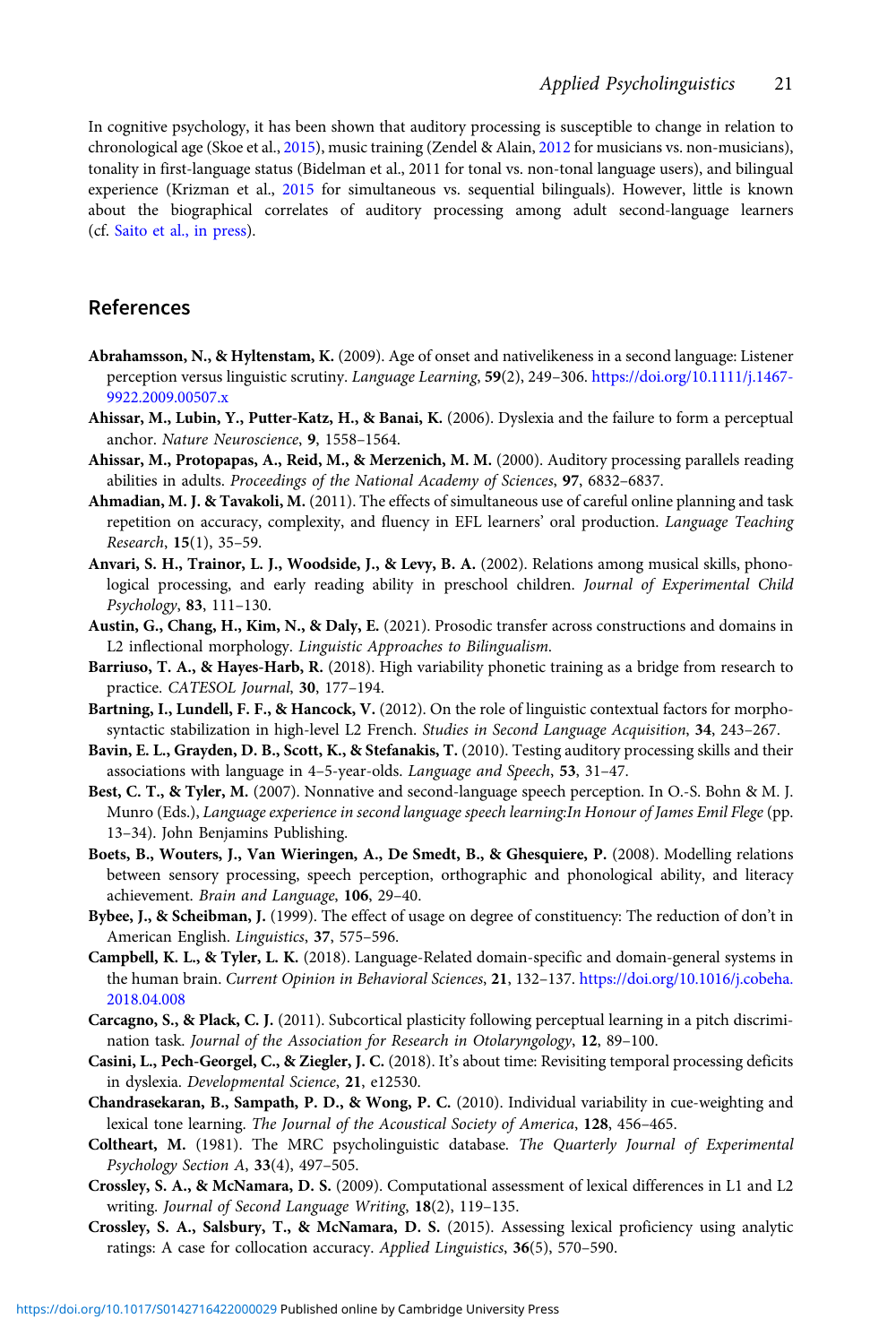- <span id="page-21-0"></span>Crossley, S. A., Skalicky, S., Kyle, K., & Monteiro, K. (2019). Absolute frequency effects in second language lexical acquisition. Studies in Second Language Acquisition, 41(4), 721–744.
- Cutler, A., & Butterfield, S. (1992). Rhythmic cues to speech segmentation: Evidence from juncture misperception. Journal of Memory and Language, 31(2), 218–236. [https://doi.org/10.1016/0749-](https://doi.org/10.1016/0749-596X(92)90012-M) [596X\(92\)90012-M](https://doi.org/10.1016/0749-596X(92)90012-M)
- De Pijper, J. R., & Sanderman, A. A. (1994). On the perceptual strength of prosodic boundaries and its relation to suprasegmental cues. The Journal of the Acoustical Society of America, 96(4), 2037-2047.
- DeKeyser, R. M. (2013). Age effects in second language learning: Stepping stones toward better understanding. Language Learning, 63, 52–67.
- Demuth, K., & McCullough, E. (2009). The prosodic (re)organization of children's early English articles. Journal of Child Language, 36(1), 173–200.
- Derwing, T. M., & Munro, M. J. (2013). The development of L2 oral language skills in two L1 groups: A 7-year study. Language Learning, 63(2), 163–185.
- Doughty, C. J. (2019). Cognitive language aptitude. Language Learning, 69, 101–126.
- Douglas, S., & Willatts, P. (1994). The relationship between musical ability and literacy skills. Journal of Research in Reading, 17, 99–107.
- Dupoux, E., Pallier, C., Sebastian, N., & Mehler, J. (1997). A destressing "deafness" in French? Journal of Memory and Language, 36(3), 406–421.
- Ellis, N. C. (2002). Frequency effects in language processing. Studies in Second Language Acquisition, 24, 143–188.
- Ellis, R. (2009). The differential effects of three types of task planning on the fluency, complexity, and accuracy in L2 oral production. Applied Linguistics, 30, 474–509.
- Ellis, R., Loewen, S., & Erlam, R. (2006). Implicit and explicit corrective feedback and the acquisition of L2 grammar. Studies in Second Language Acquisition, 28(2), 339–368.
- Espy-Wilson, C. Y., Boyce, S. E., Jackson, M., Narayanan, S., & Alwan, A. (2000). Acoustic modeling of American English/r. The Journal of the Acoustical Society of America, 108, 343–356.
- Field, J. (2005). Intelligibility and the listener: The role of lexical stress. TESOL Quarterly, 39, 399–423.
- Flege, J., & Liu, S. (2001). The effect of experience on adults' acquisition of a second language. Studies in Second Language Acquisition, 23, 527–552.
- Flege, J. E. (2018). It's input that matters most, not age. Bilingualism: Language and Cognition, 21(5), 919–920.
- Foster, P., & Tavakoli, P. (2009). Native speakers and task performance: Comparing effects on complexity, fluency, and lexical diversity. Language Learning, 59, 866–896.
- Foster, P., & Wigglesworth, G. (2016). Capturing accuracy in second language performance: The case for a weighted clause ratio. Annual Review of Applied Linguistics, 36, 98–116.
- Foxton, J. M., Talcott, J. B., Witton, C., Brace, H., McIntyre, F., & Griffiths, T. D. (2003). Reading skills are related to global, but not local, acoustic pattern perception. Nature Neuroscience, 6, 343–344.
- Gablasova, D., Brezina, V., & McEnery, T. (2017). Collocations in corpus-based language learning research: Identifying, comparing, and interpreting the evidence. Language Learning, 67, 155–179.
- Goad, H., & White, L. (2019). Prosodic effects on L2 grammars. Linguistic Approaches to Bilingualism, 9(6), 769–808.
- Goldschneider, J. M., & DeKeyser, R. M. (2001). Explaining the "natural order of L2 morpheme acquisition" in English: A meta-analysis of multiple determinants. Language Learning, 51(1), 1–50.
- Goswami, U. (2015). Sensory theories of developmental dyslexia: Three challenges for research. Nature Reviews Neuroscience, 16, 43–54.
- Goswami, U., Wang, H. L. S., Cruz, A., Fosker, T., Mead, N., & Huss, M. (2011). Language-universal sensory deficits in developmental dyslexia: English, Spanish, and Chinese. Journal of Cognitive Neuroscience, 23, 325–337.
- Gregory, M. L., Raymond, W. D., Bell, A., Fosler-Lussier, E., & Jurafsky, D. (1999). The effects of collocational strength and contextual predictability in lexical production. In Chicago Linguistic Society, 35, 151–166.
- Grube, M., Kumar, S., Cooper, F. E., Turton, S., & Griffiths, T. D. (2012). Auditory sequence analysis and phonological skill. Proceedings of the Royal Society B: Biological Sciences, 279, 4496–4504.
- Hair, J. F., Black, W. C., Babin, B. J., Anderson, R. E., & Tatham, R. L. (1998). Multivariate data analysis. Prentice Hall.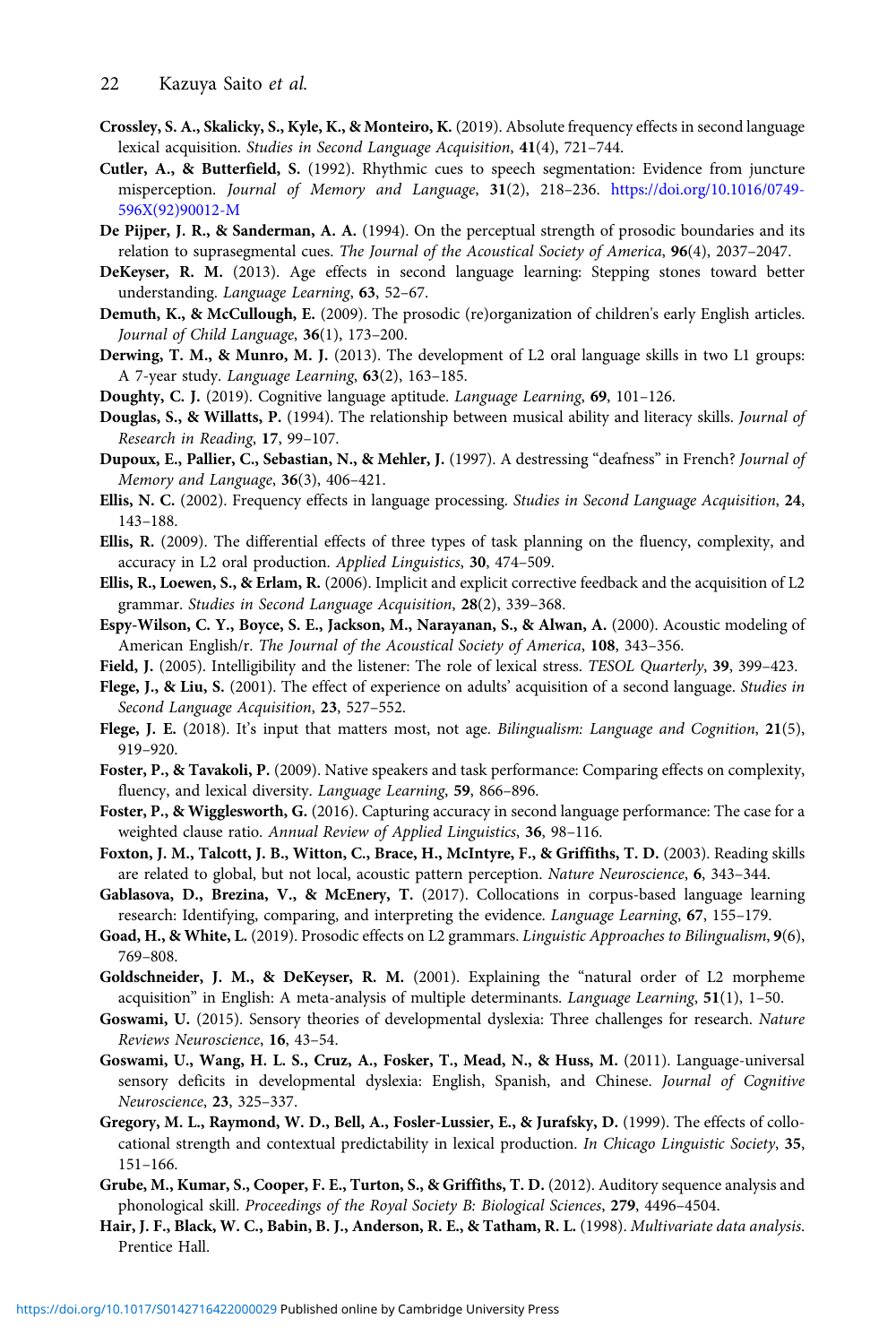- <span id="page-22-0"></span>Hämäläinen, J. A., Salminen, H. K., & Leppänen, P. H. (2013). Basic auditory processing deficits in dyslexia: systematic review of the behavioral and event-related potential/field evidence. Journal of learning disabilities, 46(5), 413–427.
- Hellman, A. B. (2011). Vocabulary size and depth of word knowledge in adult-onset second language acquisition. International Journal of Applied Linguistics, 21(2), 162–182. [https://doi.org/10.1111/j.](https://doi.org/10.1111/j.1473-4192.2010.00265.x) [1473-4192.2010.00265.x](https://doi.org/10.1111/j.1473-4192.2010.00265.x)
- Hopp, H., & Schmid, M. S. (2013). Perceived foreign accent in first language attrition and second language acquisition: The impact of age of acquisition and bilingualism. Applied Psycholinguistics, 34(2), 361–394.
- Hornickel, J., & Kraus, N. (2013). Unstable representation of sound: A biological marker of dyslexia. Journal of Neuroscience, 33, 3500–3504.
- Hyltenstam, K. (1988). Lexical characteristics of near-native second-language learners of Swedish. Journal of Multilingual & Multicultural Development, 9, 67–84.
- Isaacs, T., & Thomson, R. I. (2013). Rater experience, rating scale length, and judgments of L2 pronunciation: Revisiting research conventions. Language Assessment Quarterly, 10(2), 135–159.
- Iverson, P., Kuhl, P. K., Akahane-Yamada, R., Diesch, E., Kettermann, A., & Siebert, C. (2003). A perceptual interference account of acquisition difficulties for non-native phonemes. Cognition, 87(1), B47–B57.
- Jasmin, K., Dick, F., Holt, L., & Tierney, A. T. (2019). Tailored perception: Individuals' speech and music perception strategies fit their perceptual abilities. Journal of Experimental Psychology: General, 149(5), 914–934.
- Jasmin, K., Dick, F., Holt, L. L., & Tierney, A. (2020). Tailored perception: Individuals' speech and music perception strategies fit their perceptual abilities. Journal of Experimental Psychology: General, 149, 914.
- Jasmin, K., Sun, H., & Tierney, A. T. (2020). Effects of language experience on domain-general perceptual strategies. Cognition, 206(104481), 1–14.
- Jia, G., & Aaronson, D. (2003). A longitudinal study of Chinese children and adolescents learning English in the United States. Applied Psycholinguistics, 24(1), 131–161.
- Jiang, N. (2000). Lexical representation and development in a second language. Applied Linguistics, 21, 47–77.
- Joanisse, M. F., & Seidenberg, M. S. (1998). Specific language impairment: A deficit in grammar or processing? Trends in Cognitive Sciences, 2, 240–247.
- Kachlicka, M., Saito, K., & Tierney, A. (2019). Successful second language learning is tied to robust domain-general auditory processing and stable neural representation of sound. Brain and Language, 192, 15–24.
- Kempe, V., Bublitz, D., & Brooks, P. J. (2015). Musical ability and non-native speech-sound processing are linked through sensitivity to pitch and spectral information. British Journal of Psychology, 106(2), 349–366.
- Kidd, G. R., Watson, C. S. & Gygi, B. (2007). Individual differences in auditory abilities. The Journal of the Acoustical Society of America, 122(1), 418–435. <https://doi.org/10.1121/1.2743154>
- Kim, D., Clayards, M., & Kong, E. J. (2020). Individual differences in perceptual adaptation to unfamiliar phonetic categories. Journal of Phonetics, 81, 100984.
- Koizumi, R. (2012). Relationships between text length and lexical diversity measures: Can we use short texts of less than 100 tokens? Vocabulary Learning and Instruction, 1(1), 60–70.
- Koizumi, R., & In'nami, Y. (2012). Effects of text length on lexical diversity measures: Using short texts with less than 200 tokens. System, 40(4), 554–564.
- Kong, E. J., & Edwards, J. (2016). Individual differences in categorical perception of speech: Cue weighting and executive function. Journal of Phonetics, 59, 40–57.
- Kourtali, N. E., & Révész, A. (2020). The roles of recasts, task complexity, and aptitude in child second language development. Language Learning, 70(1), 179-218.
- Krizman, J., Slater, J., Skoe, E., Marian, V., & Kraus, N. (2015). Neural processing of speech in children is influenced by extent of bilingual experience. Neuroscience Letters, 585, 48–53.
- Kuhl, P. K. (2000). A new view of language acquisition. Proceedings of the National Academy of Sciences, 97, 11850–11857.
- Kyle, K., & Crossley, S. A. (2015). Automatically assessing lexical sophistication: Indices, tools, findings, and application. TESOL Quarterly, 49(4), 757–786.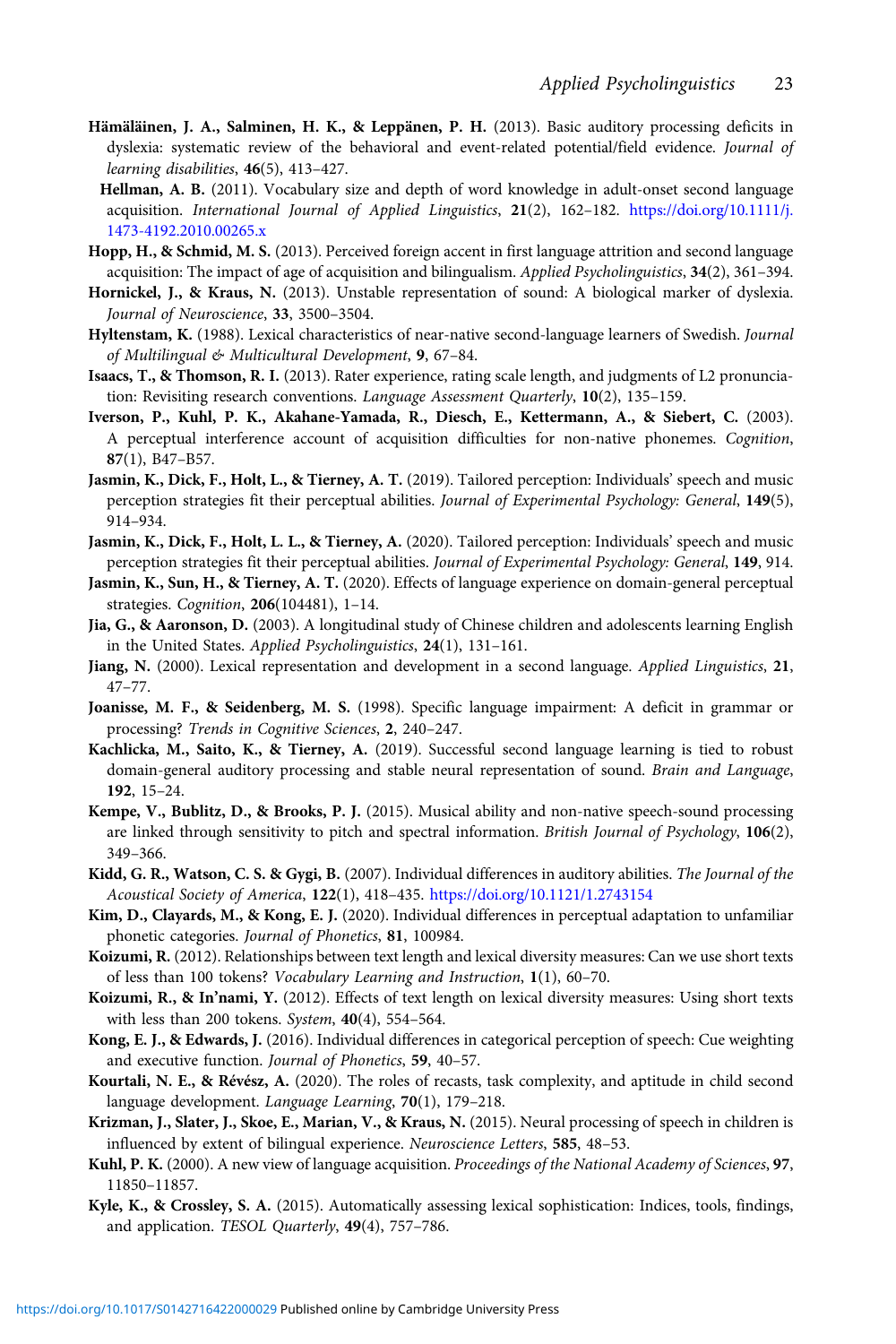- <span id="page-23-0"></span>Lamb, S. J., & Gregory, A. H. (1993). The relationship between music and reading in beginning readers. Educational Psychology, 13, 19–27.
- Lee, A. H., & Lyster, R. (2016). The effects of corrective feedback on instructed L2 speech perception. Studies in Second Language Acquisition, 38, 35.
- Leppänen, P. H. T., Hämäläinen, J. A., Guttorm, T. K., Eklund, K. M., Salminen, H., Tanskanen, A., ... Lyytinen, H. (2012). Infant brain responses associated with reading-related skills before school and at school age. Neurophysiologie Clinique/Clinical Neurophysiology, 42(1–2), 35–41.
- Levitt, H. C. C. H. (1971). Transformed up-down methods in psychoacoustics. The Journal of the Acoustical society of America, 49(2B), 467-477.
- Li, S. (2016). The construct validity of language aptitude: A meta-analysis. Studies in Second Language Acquisition, 38, 801–842.
- Lim, S. J., & Holt, L. L. (2011). Learning foreign sounds in an Alien world: Videogame training improves non-native speech categorization. Cognitive Science, 35, 1390–1405.
- Linck, J. A., Hughes, M. M., Campbell, S. G., Silbert, N. H., Tare, M., Jackson, S. R., ::: Doughty, C. J. (2013). Hi-LAB: A new measure of aptitude for high-level language proficiency. Language Learning, 63, 530–566.
- Martin, K. I., & Ellis, N. C. (2012). The roles of phonological short-term memory and working memory in L2 grammar and vocabulary learning. Studies in Second Language Acquisition, 34, 379–413.
- Mora, J. C., & Levkina, M. (2017). Task-based pronunciation teaching and research: Key issues and future directions. Studies in Second Language Acquisition, 39, 381–399.
- Mueller, J. L., Friederici, A. D., & Männel, C. (2012). Auditory perception at the root of language learning. Proceedings of the National Academy of Sciences, 109(39), 15953–15958.
- Muñoz, C. (2014). Contrasting effects of starting age and input on the oral performance of foreign language learners. Applied Linguistics, 35, 463–482.
- Nicolay, A. C., & Poncelet, M. (2013). Cognitive advantage in children enrolled in a second-language immersion elementary school program for 3 years. Bilingualism: Language and Cognition, 16, 597.
- Norris, D., & McQueen, J. M. (2008). Shortlist B: A Bayesian model of continuous speech recognition. Psychological Review, 115, 357.
- Omote, A., Jasmin, K., & Tierney, A. (2017). Successful non-native speech perception is linked to frequency following response phase consistency. Cortex, 93, 146–154.
- Pellicer-Sánchez, A. (2016). Incidental L2 vocabulary acquisition from and while reading: An eye-tracking study. Studies in Second Language Acquisition, 38(1), 97–130.
- Raz, N., Willerman, L., & Yama, M. (1987). On sense and senses: Intelligence and auditory information processing. Personality and Individual Differences, 8(2), 201–210.
- Rosen, S. (2003). Auditory processing in dyslexia and specific language impairment: is there a deficit? What is its nature? Does it explain anything? Journal of Phonetics, 31, 509–527.
- Russo, N. M., Skoe, E., Trommer, B., Nicol, T., Zecker, S., Bradlow, A., & Kraus, N. (2008). Deficient brainstem encoding of pitch in children with autism spectrum disorders. Clinical Neurophysiology, 119, 1720–1731.
- Saito, K. (forthcoming). Age effects in spoken second language vocabulary attainment beyond the critical period.
- Saito, K. (2015). The role of age of acquisition in late second language oral proficiency attainment. Studies in Second Language Acquisition, 37(4), 713–743.
- Saito, K. (2019). To what extent does long-term foreign language education help improve spoken second language lexical proficiency? TESOL Quarterly, 53(1), 82–107.
- Saito, K. (2020). Multi-or single-word units? The role of collocation use in comprehensible and contextually appropriate second language speech. Language Learning, 70, 548–588.
- Saito, K., Cui, H., Suzukida, Y., Dardon, D., Suzuki, Y., Jeong, H., Revesz, A., & Sugiura, M. (in press). Does domain-general auditory processing uniquely explain the outcomes of second language speech acquisition, even once cognitive and demographic variables are accounted for? Bilingualism: Language and Cognition.
- Saito, K., Kachlicka, M., Sun, H., & Tierney, A. (2020). Domain-general auditory processing as an anchor of post-pubertal second language pronunciation learning: Behavioural and neurophysiological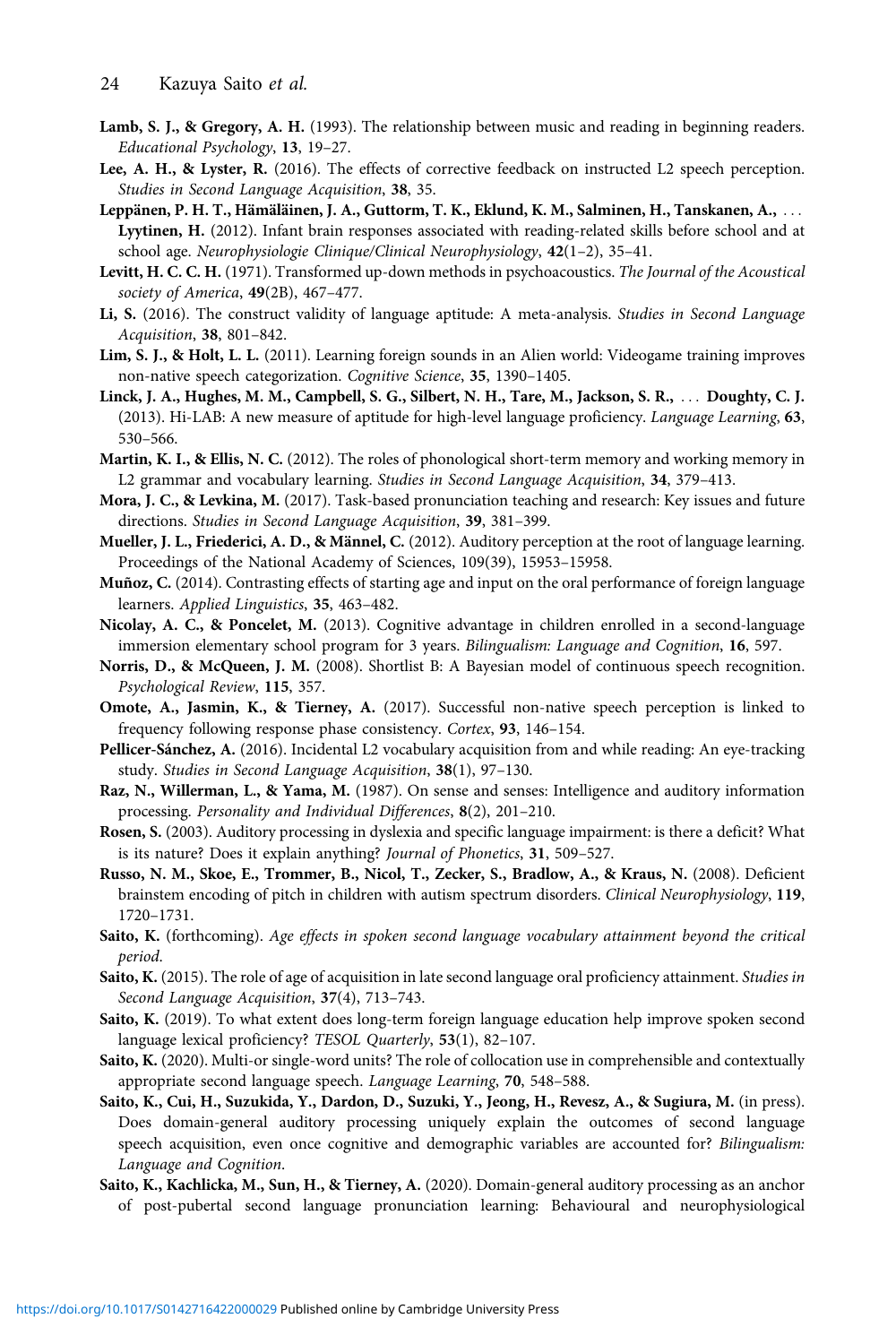<span id="page-24-0"></span>investigations of perceptual acuity, age, experience, development, and attainment. Journal of Memory and Language, 115(2), 104168.

- Saito, K., Sun, H., Kachlicka, M., Alayo, J. R. C., Nakata, T., & Tierney, A. T. T. (2020). Domain-general auditory processing explains multiple dimensions of L2 acquisition in adulthood. Studies in Second Language Acquisition, 1–30. <https://doi.org/10.1017/S0272263120000467>
- Saito, K., Sun, H., & Tierney, A. (2020a). Domain-general auditory processing as a perceptual-cognitive anchor of L2 pronunciation learning in adulthood: A longitudinal study. Applied Psycholinguistics, 41, 1083–1112. <https://doi.org/10.1017/S0142716420000491>
- Saito, K., Sun, H., & Tierney, A. T. (2020b). Brief report: Test-retest reliability of explicit auditory processing measures. bioRxiv. <https://doi.org/10.1101/2020.06.12.149484>
- Saito, K., Suzukida, Y., Tran, M. & Tierney, A. T. (2021). Domain-general auditory processing partially explains second language speech learning in classroom settings: A review and generalization study. Language Learning, 71(3), 1–47. [https://doi.org/10.1111/lang.12447]( https://doi.org/10.1111/lang.12447)
- Salsbury, T., Crossley, S. A., & McNamara, D. S. (2011). Psycholinguistic word information in second language oral discourse. Second Language Research, 27(3), 343–360.
- Schmitt, N. (2010). Researching vocabulary: A vocabulary research manual. Palgrave Macmillan.
- Shao, Y., Saito, K., & Tierney, A. (2022). How does having a good ear promote instructed second language pronunciation development? Roles of domain-general auditory processing in choral repetition training. TESOL Quarterly. <https://doi.org/10.1002/tesq.3120>
- Shattuck-Hufnagel, S., & Turk, A. E. (1996). A prosody tutorial for investigators of auditory sentence processing. Journal of Psycholinguistic Research, 25, 193–247.
- Shultz, A. A., Francis, A. L., & Llanos, F. (2012). Differential cue weighting in perception and production of consonant voicing. The Journal of the Acoustical Society of America, 132, EL95–EL101.
- Skehan, P. (1998). Task-Based instruction. Annual review of applied linguistics, 18, 268–286.
- Skoe, E., Krizman, J., Anderson, S., & Kraus, N. (2015). Stability and plasticity of auditory brainstem function across the lifespan. Cerebral Cortex, 25, 1415-1426.
- Snowling, M. J., Gooch, D., McArthur, G., & Hulme, C. (2018). Language skills, but not frequency discrimination, predict reading skills in children at risk of dyslexia. Psychological Science, 29(8), 1270–1282.
- Sun, H., Saito, K., & Tierney, A. (2021). A longitudinal investigation of explicit and implicit auditory processing in L2 segmental and suprasegmental acquisition. Studies in Second Language Acquisition, 43(3), 551–573.
- Surprenant, A. M., & Watson, C. S. (2001). Individual differences in the processing of speech and nonspeech sounds by normal-hearing listeners. The Journal of the Acoustical Society of America, 110(4), 2085–2095.
- Talcott, J. B., Witton, C., McLean, M. F., Hansen, P. C., Rees, A., Green, G. G., & Stein, J. F. (2000). Dynamic sensory sensitivity and children's word decoding skills. Proceedings of the National Academy of Sciences, 97, 2952–2957.
- Tallal, P. (2004). Improving language and literacy is a matter of time. Nature Reviews Neuroscience, 5(9), 721–728.
- Tierney, A., Gomez, J. C., Fedele, O., & Kirkham, N. Z. (2021). Reading ability in children relates to rhythm perception across modalities. Journal of Experimental Child Psychology, 210, 105196.
- Toscano, J. C., & McMurray, B. (2010). Cue integration with categories: Weighting acoustic cues in speech using unsupervised learning and distributional statistics. Cognitive Science, 34, 434-464.
- Trofimovich, P., & Baker, W. (2006). Learning second language suprasegmentals: Effect of L2 experience on prosody and fluency characteristics of L2 speech. Studies in Second Language Acquisition, 28, 1–30.
- Vafaee, P., & Suzuki, Y. (2020). The relative significance of syntactic knowledge and vocabulary knowledge in second language listening ability. Studies in Second Language Acquisition, 42, 383-410.
- VanPatten, B. (2002). Processing instruction: an update. Language Learning, 52, 755–803.
- Wallace, M. P. (2020). Individual differences in second language listening: examining the role of knowledge, metacognitive awareness, memory, and attention. Language Learning.
- Webb, S., & Nation, P. (2017). How vocabulary is learned. Oxford University Press.